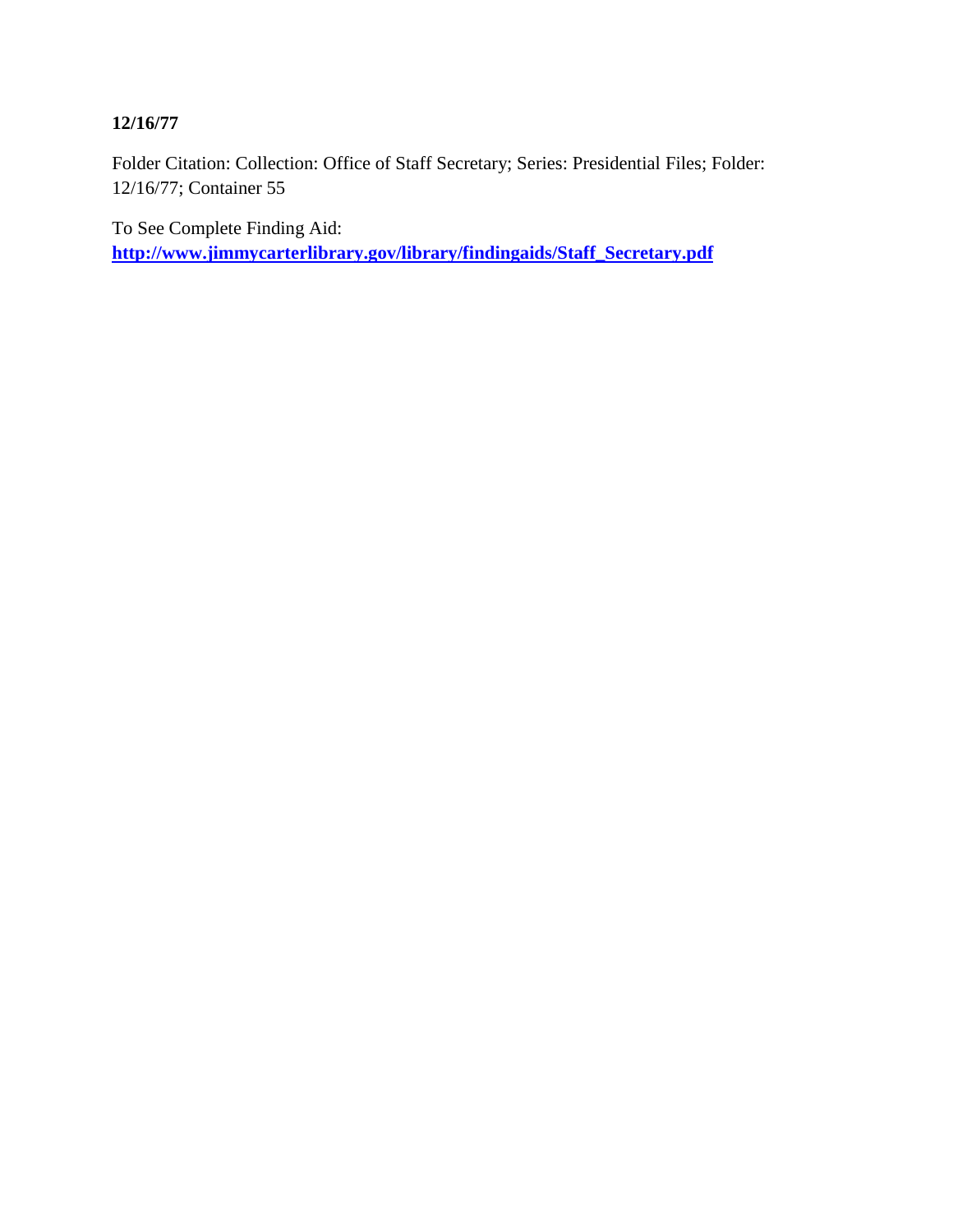| FORM OF<br>DOCUMENT  | CORRESPONDENTS OR TITLE                                                                                                        | DATE     | <b>RESTRICTION</b> |
|----------------------|--------------------------------------------------------------------------------------------------------------------------------|----------|--------------------|
| memo w/<br>att.      | From Cade to First Lady (24 pp.) re:President's<br>Committee on Mental Retardation/enclosed in<br>Hutcheson to Jordan 12/16/77 | 12/15/77 | $\mathbf{C}$       |
|                      |                                                                                                                                |          |                    |
|                      |                                                                                                                                |          |                    |
|                      |                                                                                                                                |          |                    |
|                      |                                                                                                                                |          |                    |
|                      |                                                                                                                                |          | 1.2                |
|                      |                                                                                                                                |          |                    |
|                      |                                                                                                                                |          |                    |
| <b>FILE LOCATION</b> |                                                                                                                                |          |                    |

WITHDRAWAL SHEET (PRESIDENTIAL LIBRARIES)

# Carter Presidential Papers- Staff Offices, Office of the Staff Sec.- Pres. Randwriting File 12/16/77 BOX 64

RESTRICTION CODES

(A) Closed by Executive Order 12356 governing access to national security information.<br>(B) Closed by statute or by the agency which originated the document.<br>(C) Closed in accordance with restrictions contained in the donor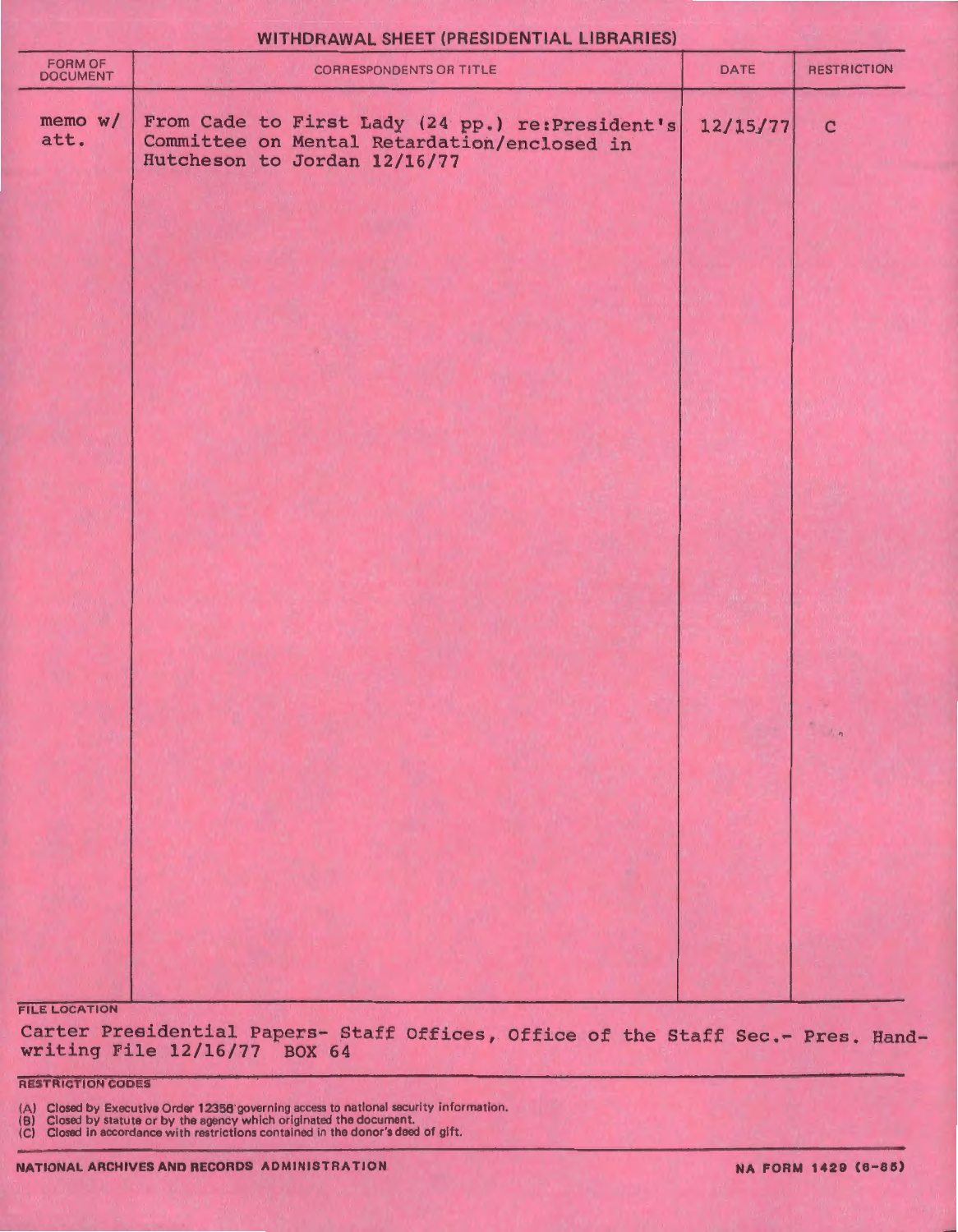THE PRESIDENT'S SCHEDULE

Friday - December 16, 1977

8:00 (90 min.) Meeting with His Excellency Menahem Begin, Prime Minister of Israel. (Dr. Zbigniew Brzezinski) - The Oval Office and the Cabinet Room.

- 10:00 (15 min.) Colleges. (Ms. Fran Voorde) - The Roosevelt Room. Meeting with Group of Leaders of Church-related
	- 10: 30 Mr. Jody Powell - The Oval Office.
	- 11:00 (60 min.) Prime Minister of Jamaica. (Dr. Zbigniew Brzezinski). Meeting with The Honorable Michael Norman Manley, M.P.<br>Prime Minister of Jamaica. (Dr. Zbigniew Brzezinski). The Oval Office and the Cabinet Room.
	- 12:00 Working Lunch with The Honorable Michael Norman Manley. The First Floor Family Dining Room.

2:00 (.2 hrs. ) Budget Appeals Meeting. (Mr. James Mcintyre). The Cabinet Room.

4:00 Depart South Grounds via Helicopter en route Andrews Air Force Base and North Carolina.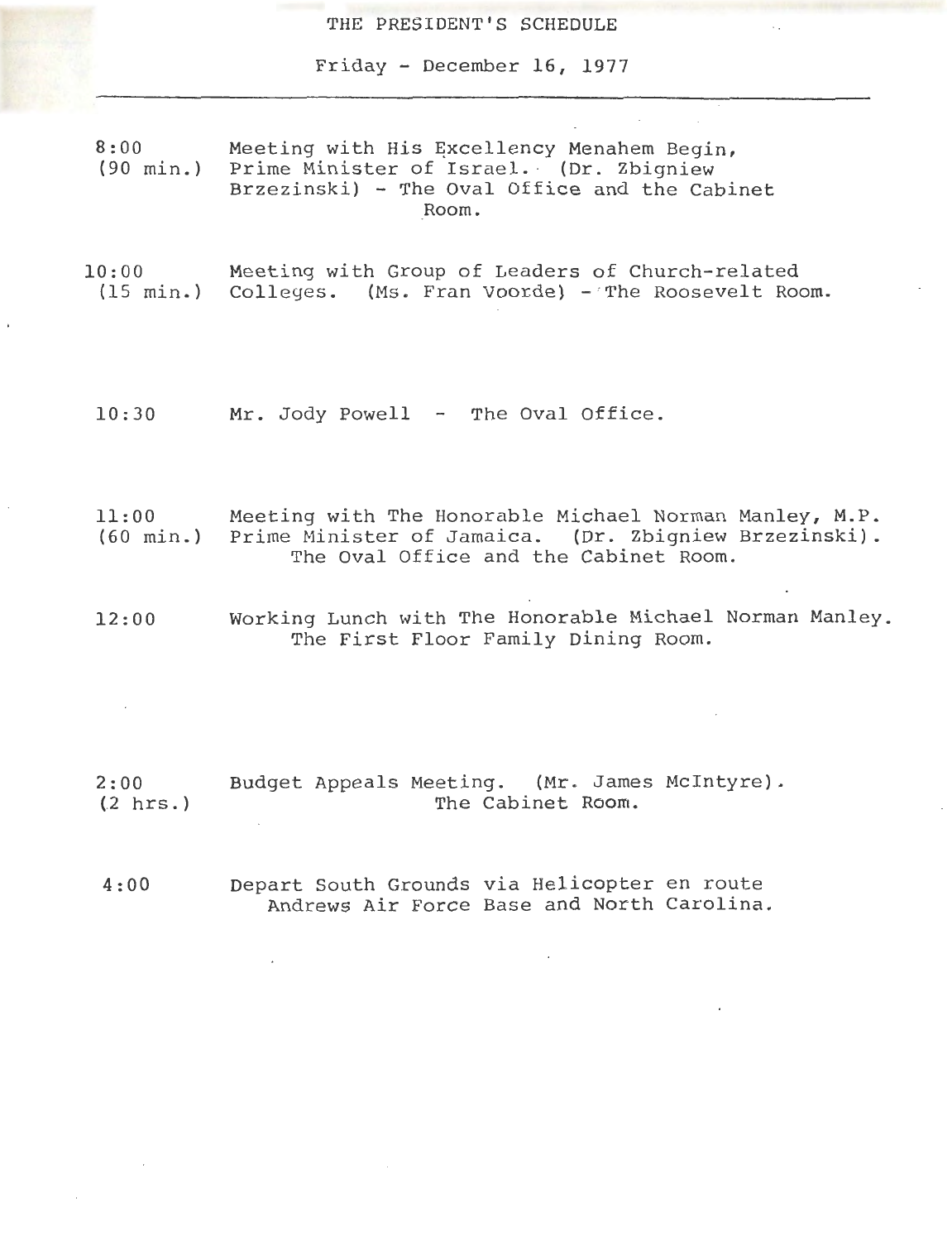Mrs Maufey<br>De & le clect -Lelations closen hos-Andy<br>Father Nat Restarty<br>Mother Sculptuss Leader - 3rd World Leadership - Grp 77-123 Human LA

**Electrostatic Copy Made** for Preservation Purposes

a part of the case of the con-

Louis Broch Beyond

 $\omega_{\rm eff}^2 = \omega_{\rm B}^2$ 

 $\sim 10^{-1}$  km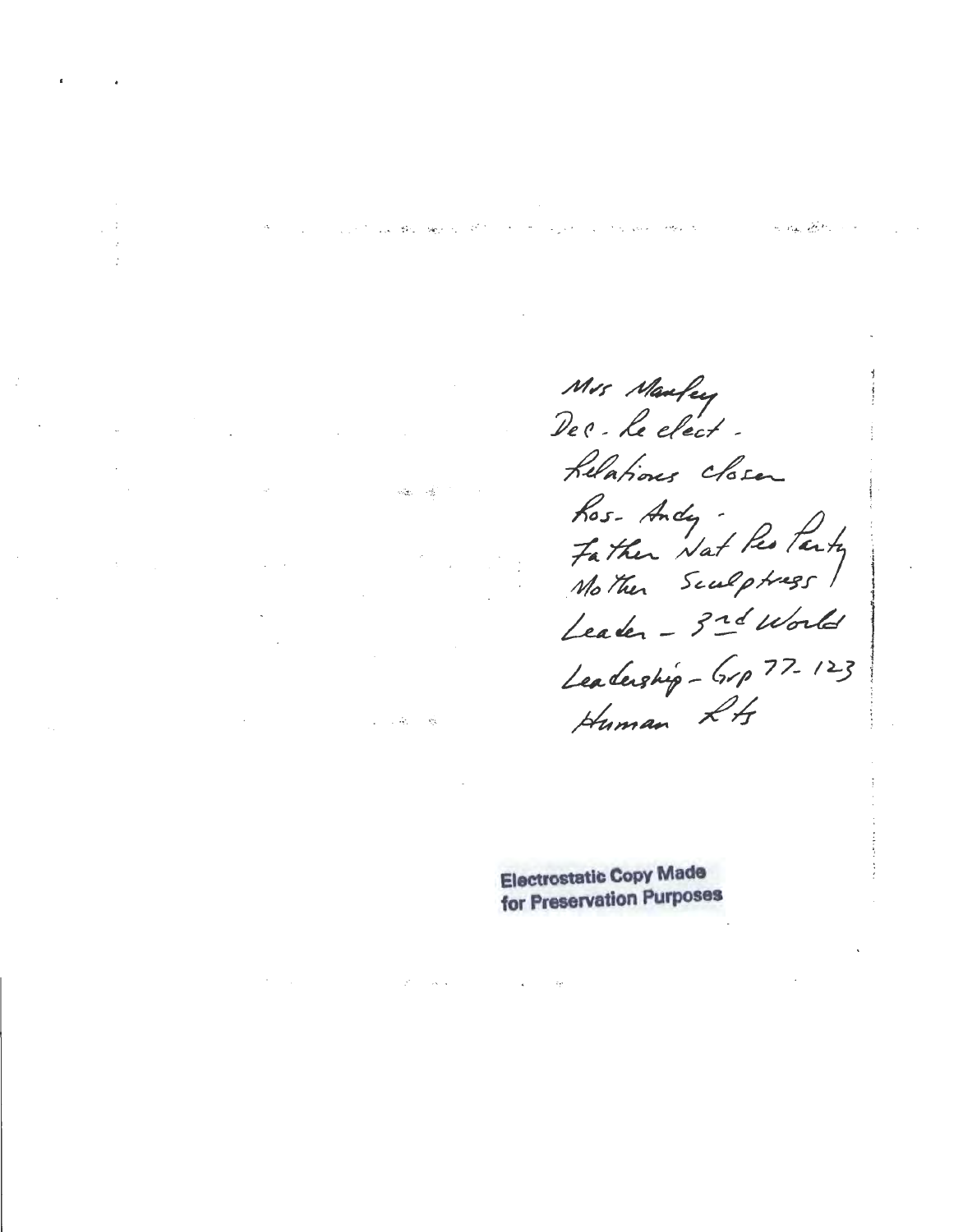Reverly<br>FINE WHITE H

AM Patherson

Specific discussions on

Belize - incl Guatemala Jamarca vs Trinftobags & Bubadon

Hum Rts

 $0,1$  price

**Electrostatic Copy Made** for Preservation Purposes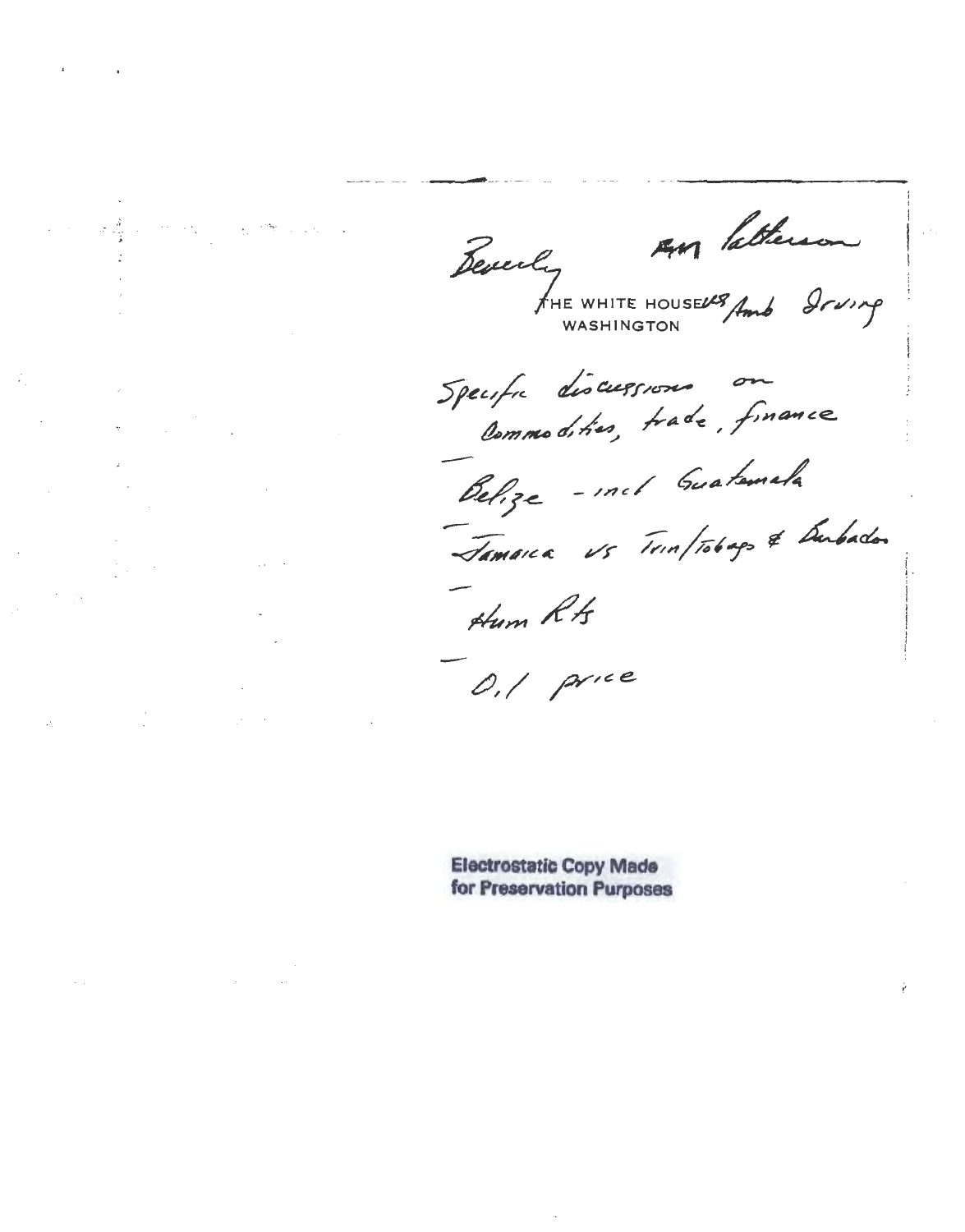THE WHITE HOUSE **WASHINGTON** 

 $\sim 10^{-2}$ 

 $\mathcal{A}(\mathcal{A})$  and  $\mathcal{A}(\mathcal{A})$ 

 $\mathcal{L}$ 

Belize - precedent of ceding land

**Electrostatic Copy Made** for Preservation Purposes

 $\mathcal{L}_{\mathcal{C}}$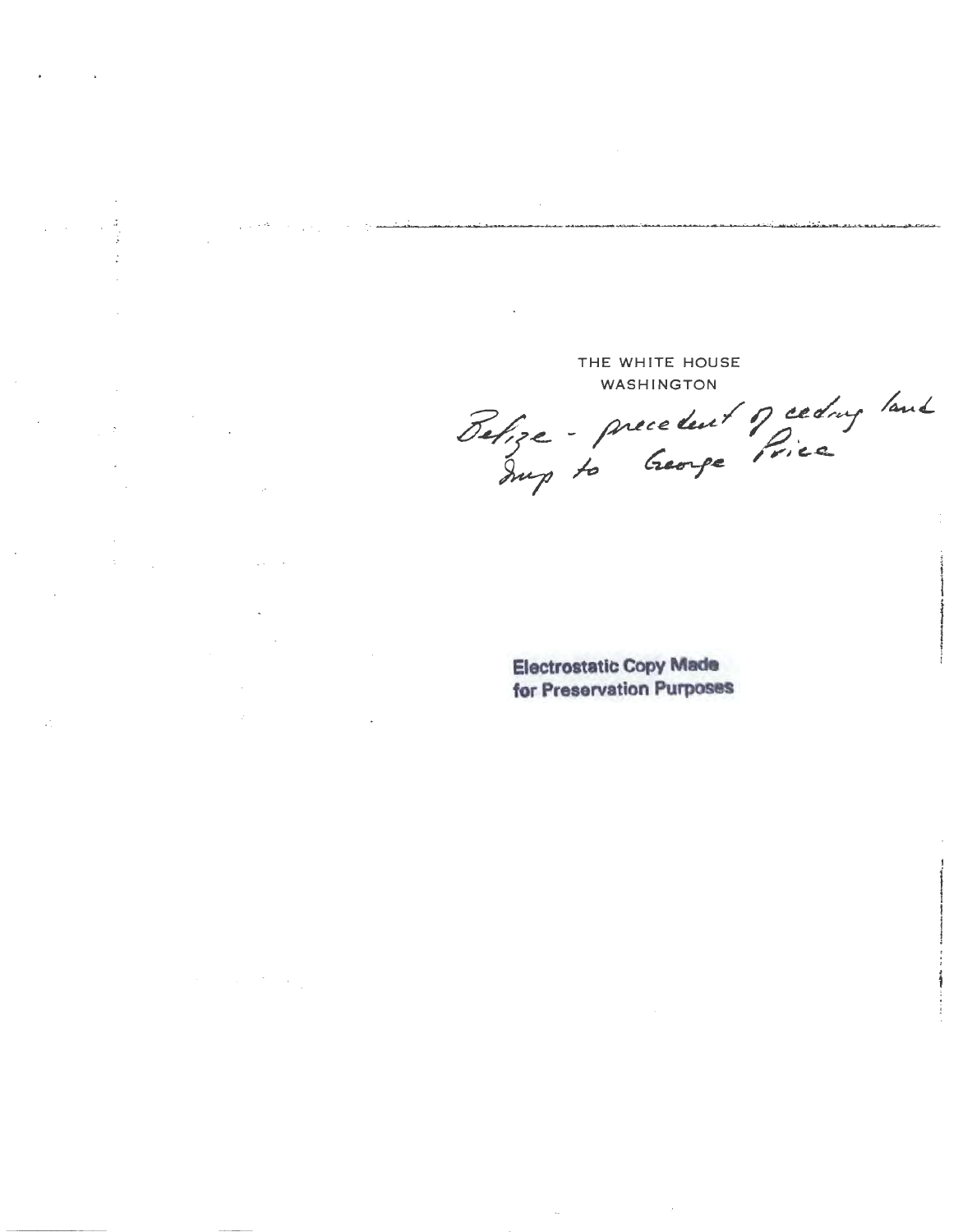# **Electrostatic Copy Made** for Preservation Purposes

 $\label{eq:1} \mathcal{L}_{\mathcal{A}}(\mathcal{A}_{\mathcal{A}}) \stackrel{\text{def}}{=} \mathcal{L}_{\mathcal{A}}(\mathcal{A}_{\mathcal{A}}) \otimes \mathcal{L}_{\mathcal{A}}(\mathcal{A}_{\mathcal{A}})$ 

THE WHITE HOUSE WASHINGTON Jamaica - ridiculouse, meun tavar 160% flat plain  $116$  % arable slope Terracing 530 /day  $US$   $AD$  funds needed Consortium = Prob = Tom dad Jam/INF - Setter Friege exchange #700 mg<br>178 Expart earnings<br>#150m serve comme delet<br>170m buy excupy<br>270m buy excupy Creuaine democracy ne Jam Wore fast on Consor him Perez: Debt overhang serious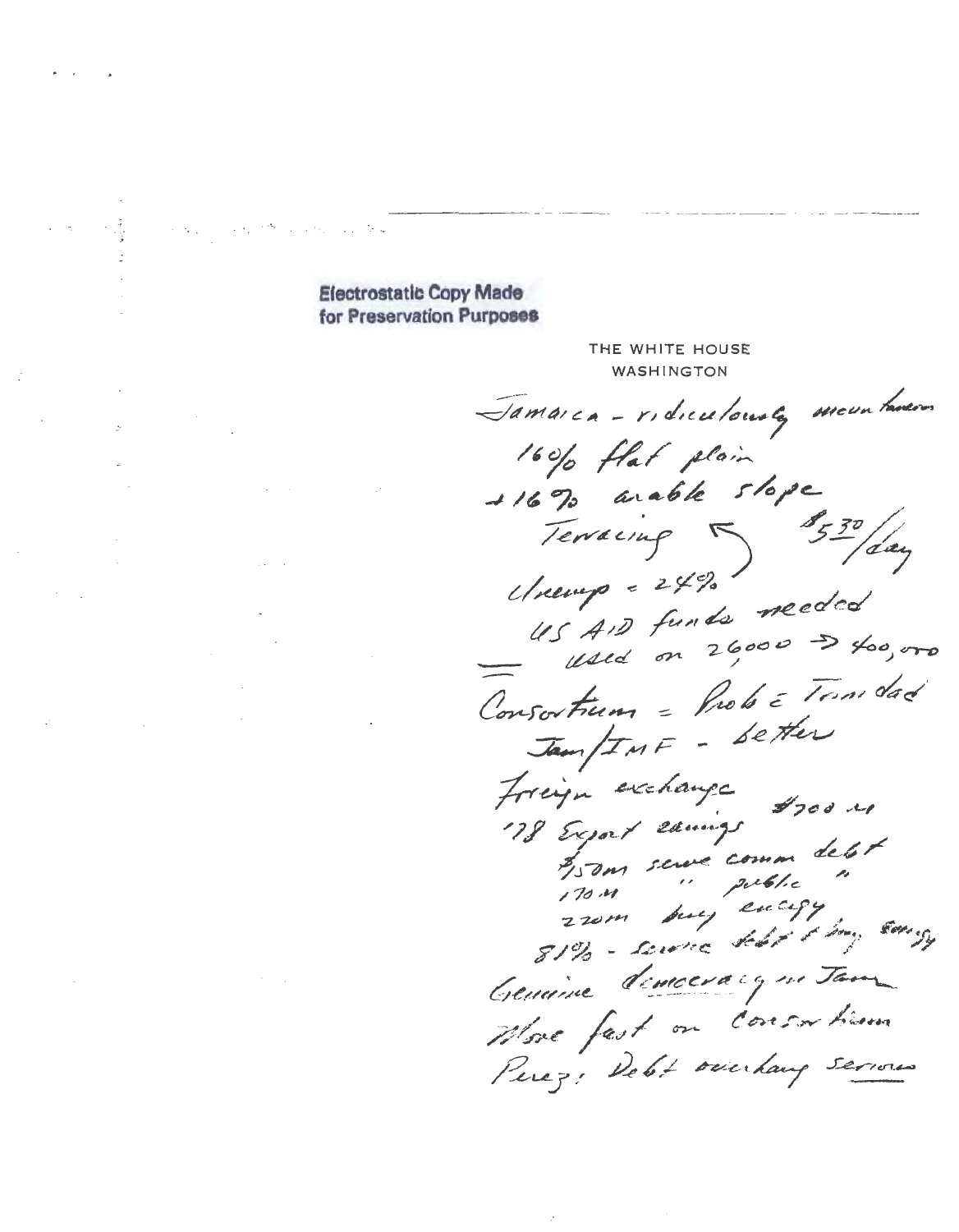THE WHITE HOUSE  $12/16/77$ **WASHINGTON** Manley-Historic friendship Human Rights > Power  $740B - 20B - 7MF$ IDA replenshment Larger Capital base A IADO Soan criteria-No not base on percapte income Elon assistance ptg Exports = Bargite & others reports = warrier 7 1000007

**Electrostatic Copy Made** for Preservation Purposes

and the company of the second that the contract of the contract of the contract of the contract of the contract of the contract of the contract of the contract of the contract of the contract of the contract of the contrac

 $\gamma_{\rm p} = 2\pi/2$  .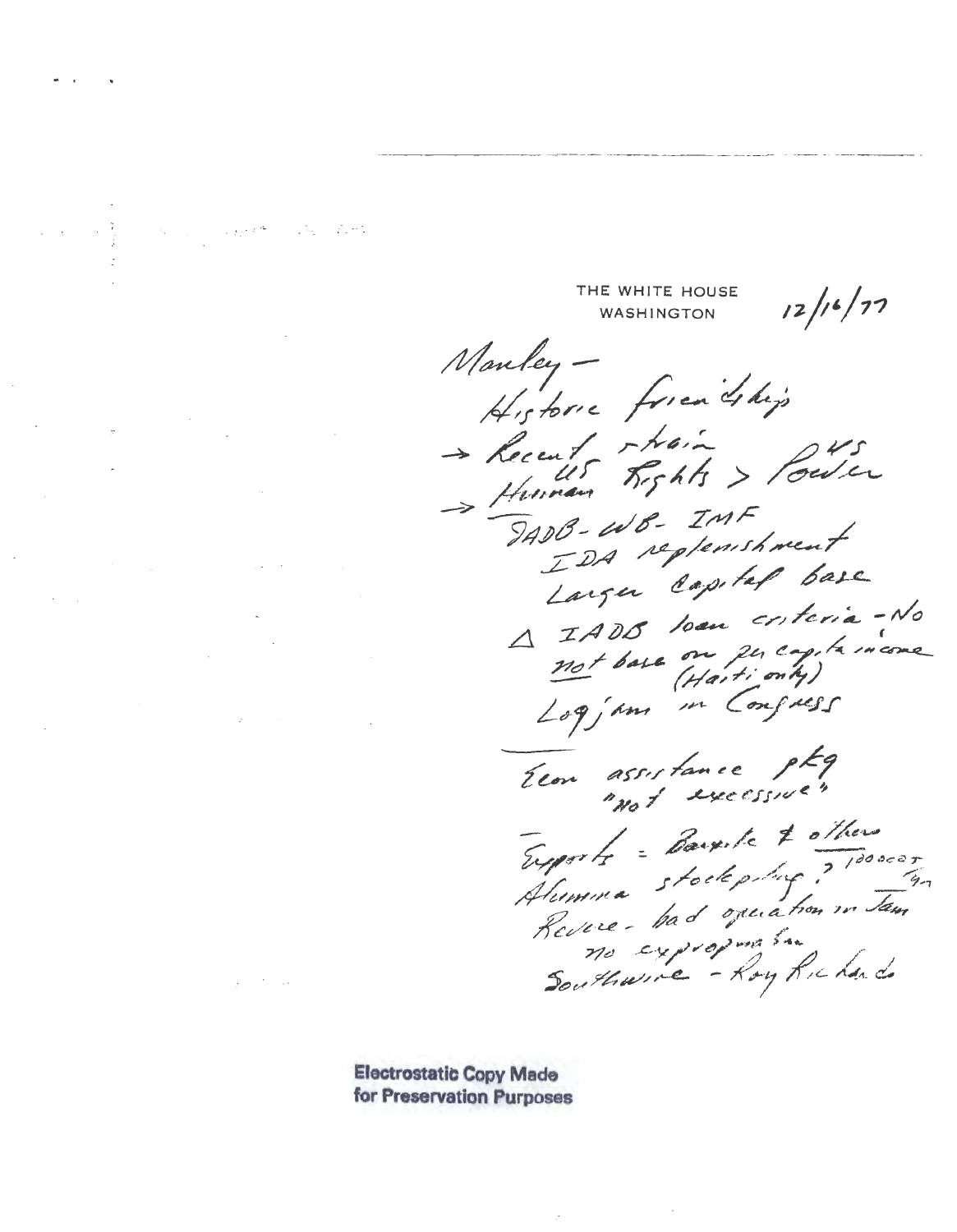THE WHITE HOUSE WASHINGTON

December 16, 1977

Bob Lipshutz Stu Eizenstat

The attached was returned in the President's outbox today and is forwarded to you for your information. The signed original has been given to Bob Linder for appropriate handling.

Rick Hutcheson

cc: Bob Linder

RE: CAB DECISION -Docket 31564



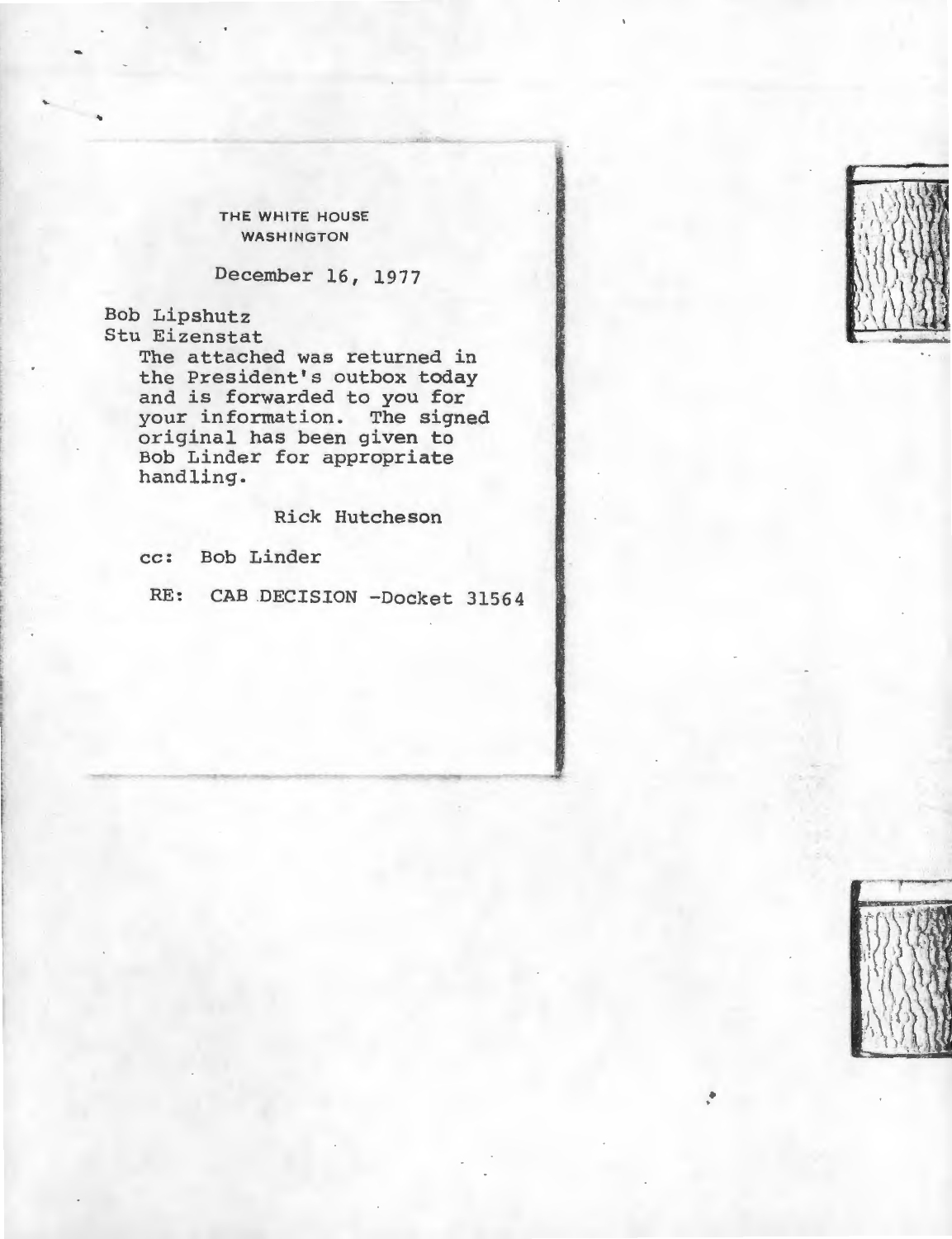### THE WHITE HOUSE

### WASHING TON

### December 15, 1977

MEMORANDUM FOR THE PRESIDENT *-I-*

BOB LIPSHUTZ $\mathscr{G}_{\widehat{\mathcal{A}}}$ FROM: BOB LIPSHUTZ<sup>2</sup>

RE:

CAB Decision Re Transatlantic Super-APEX Fares Proposed by Various Carriers (Docket 31564)

This is another in the series of CAB decisions vacating suspensions of super-APEX fares by various carriers following negotiation of an appropriate ad hoc agreement with West Germany. These fares represent  $50$  percent discounts for service between the United States and West Germany. The ad hoc agreements permit the fares to be suspended in the future if they prove predatory.

By signing the attached letter, you will permit these discount fares to be quickly implemented. We recommend that you approve the Board's action by signing the letter.

/ Approve ----Disapprove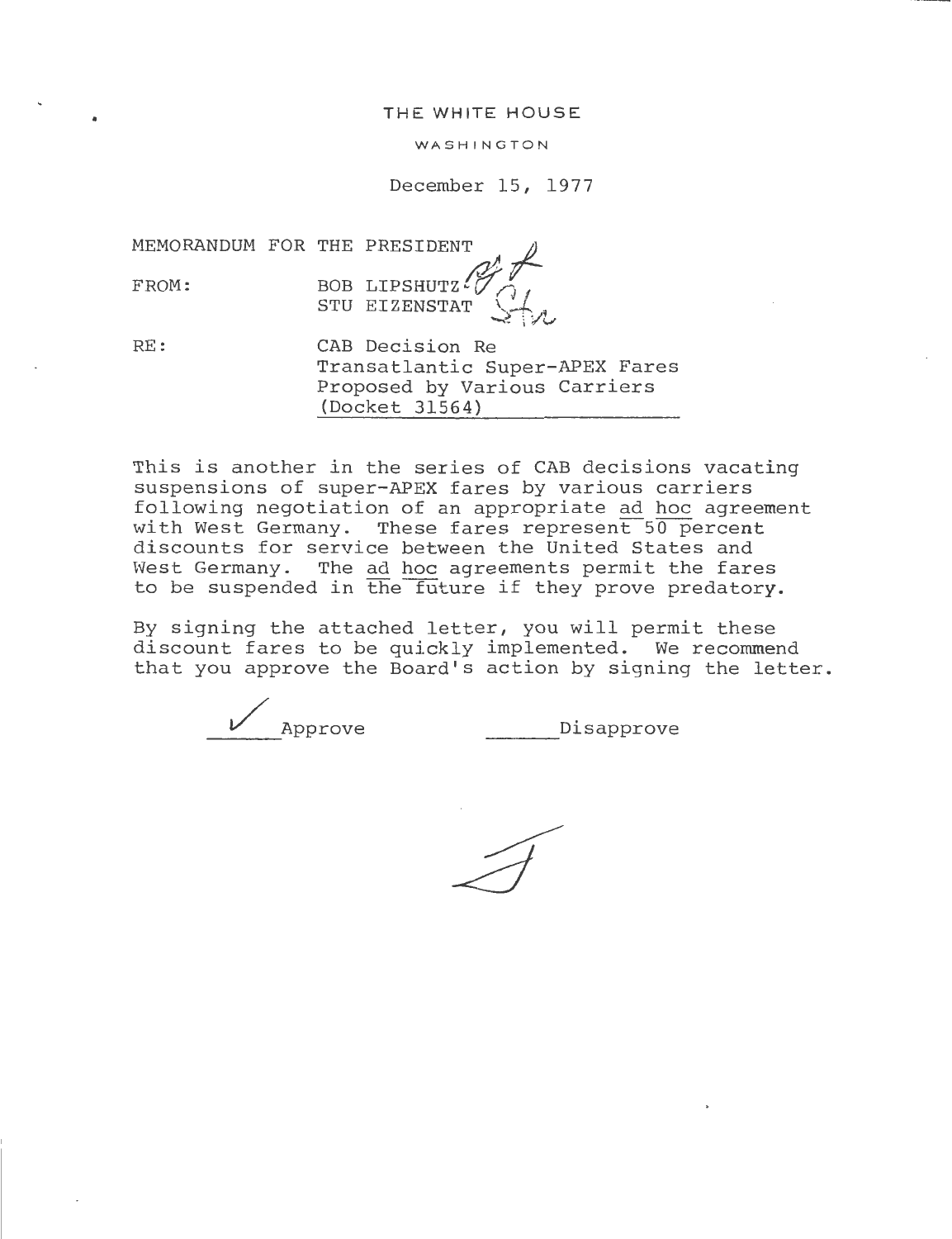# THE WHITE HOUSE WASHINGTON

December 15, 1977

Dear Mr. Chairman:

...

I have reviewed your proposed order (Docket 31564) dated December 8, 1977, which vacates previous suspensions to allow super-APEX fares to and from West Germany to be quickly imple- mented.

I have decided to take no action and allow the Board's order to stand.

Sincerely,

Finny Carter

Honorable Alfred E. Kahn Chairman Civil Aeronautics Board Washington, D. C. 20428

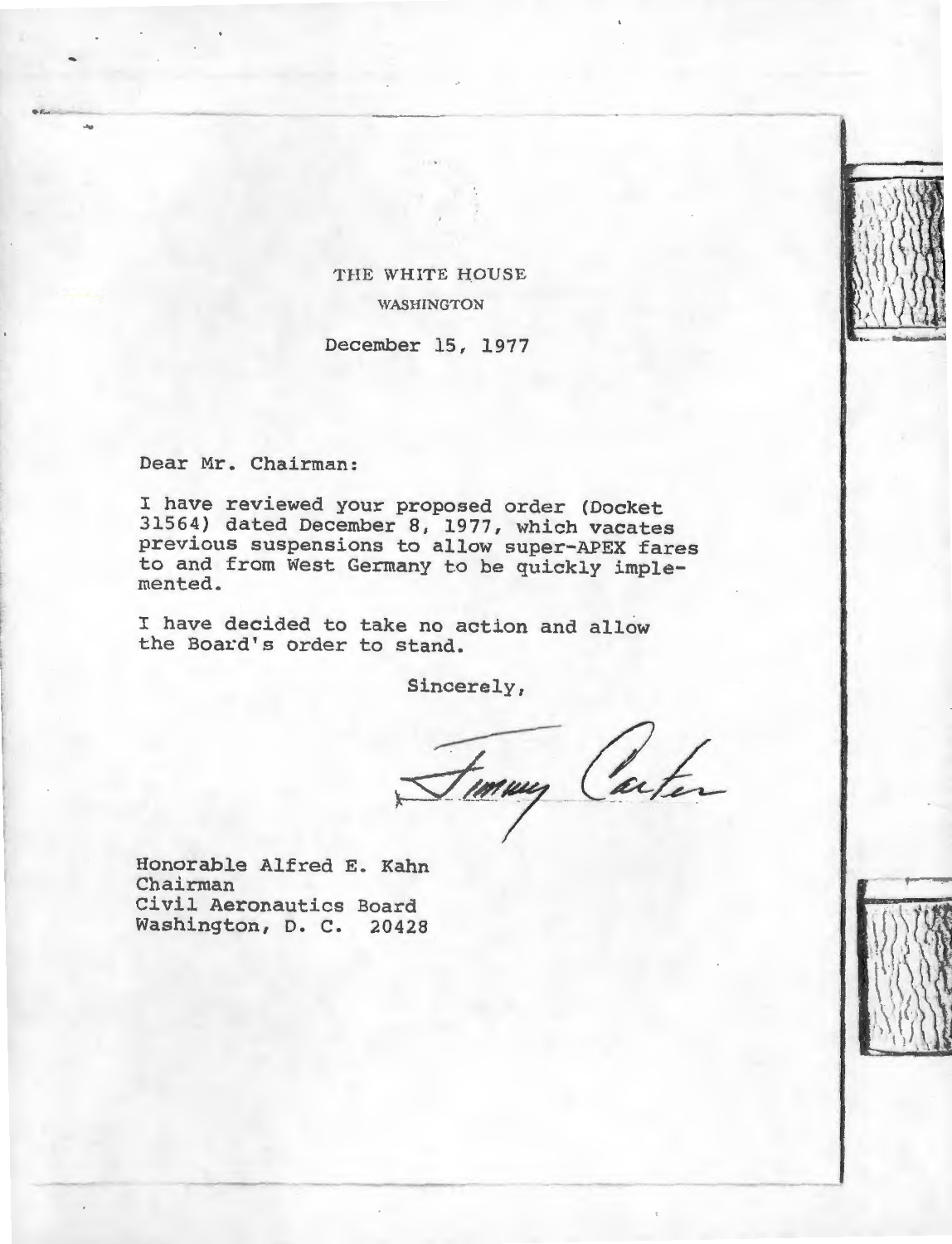**11:00 Am** 

 $MEMORANDUM$ 

THE PRESIDENT HAS SEEN.

THE WHITE HOUSE

WASHINGTON

FOR THE PRESIDENT

FROM GRETCHEN POSTON

DATE: 15 December 1977

SUBJECT: LUNCHEON FOR THE PRIME MINISTER OF JAMAICA 16 December 1977 - 12:00 Noon

The luncheon for the Prime Minister will be held at noon in the Family Dining Room. The menu is indicated below, and the guest list is attached.

> Clear Oxtail Soup Cheese Straws

Baked Red Snapper Eggplant and Tomato Vegetable Leaf Spinach

Mandarin Orange Mousse

Copy provided to Mrs. Carter

Attachment

**Electrostatic Copy Made for Preservation Purposes**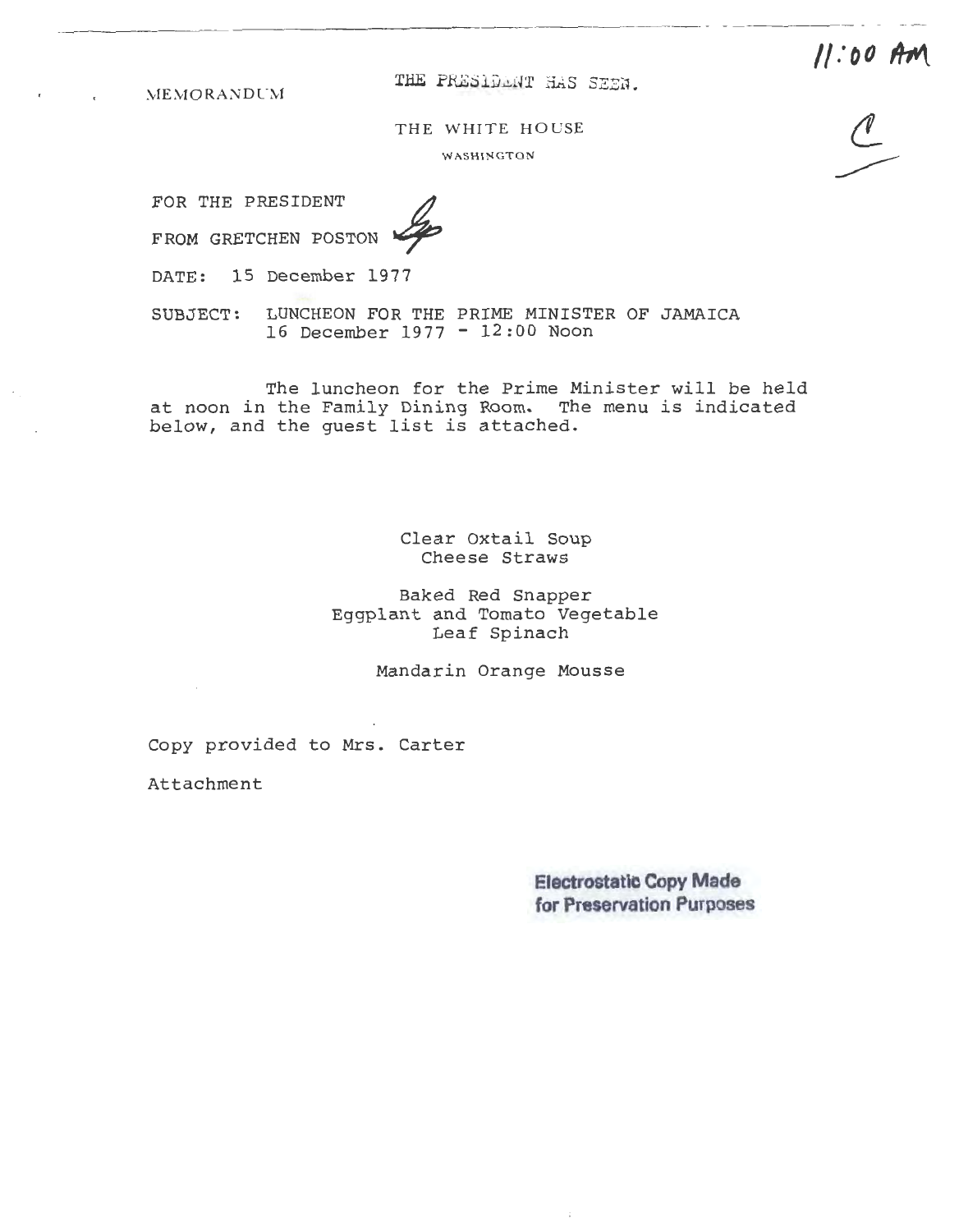## LUNCHEON - Friday, December 16, 1977 at 12:00 noon

The President

The Honorable Michael Norman Manley, M.P. Prime Minister of Jamaica The Honorable Percival N. J. Patterson, M.P. Minister of Foreign Affairs, Foreign Trade and Tourism His Excellency Alfred A. Rattray Ambassador of Jamaica to the United States The Honorable Richard Fletcher Minister of State, Ministry of Finance The Honorable Keith Rodd Member of Parliament The Honorable Horace Barber Financial Secretary, Ministry of Finance The Honorable Gordon Wells Permanent Secretary, Office of the Prime Minister The Honorable E. Frank Francis Permanent Secretary, Ministry of Foreign Affairs, Foreign Trade and Tourism The Honorable Herbert Walker Permanent Representative to the Jamaican Mission to the Specialized Agencies of the United Nations at Geneva The Vice President (Walter F. Mondale) The Secretary of State (Cyrus R. Vance) The Honorable Zbigniew Brzezinski Assistant to the President for National Security Affairs The Honorable Philip C. Habib Under Secretary of State for Political Affairs The Honorable Richard N. Cooper Under Secretary of State for Economic Affairs The Honorable Anthony M. Solomon Under Secretary of the Treasury for Monetary Affairs The Honorable Terence A. Todman Assistant Secretary of State for Inter-American Relations The Honorable Frederick Irving American Ambassador to Jamaica Mr. Robert A. Pastor NSC Staff Member (handling visit) Mr. Guy F. Erb NSC Staff Member (economic affairs)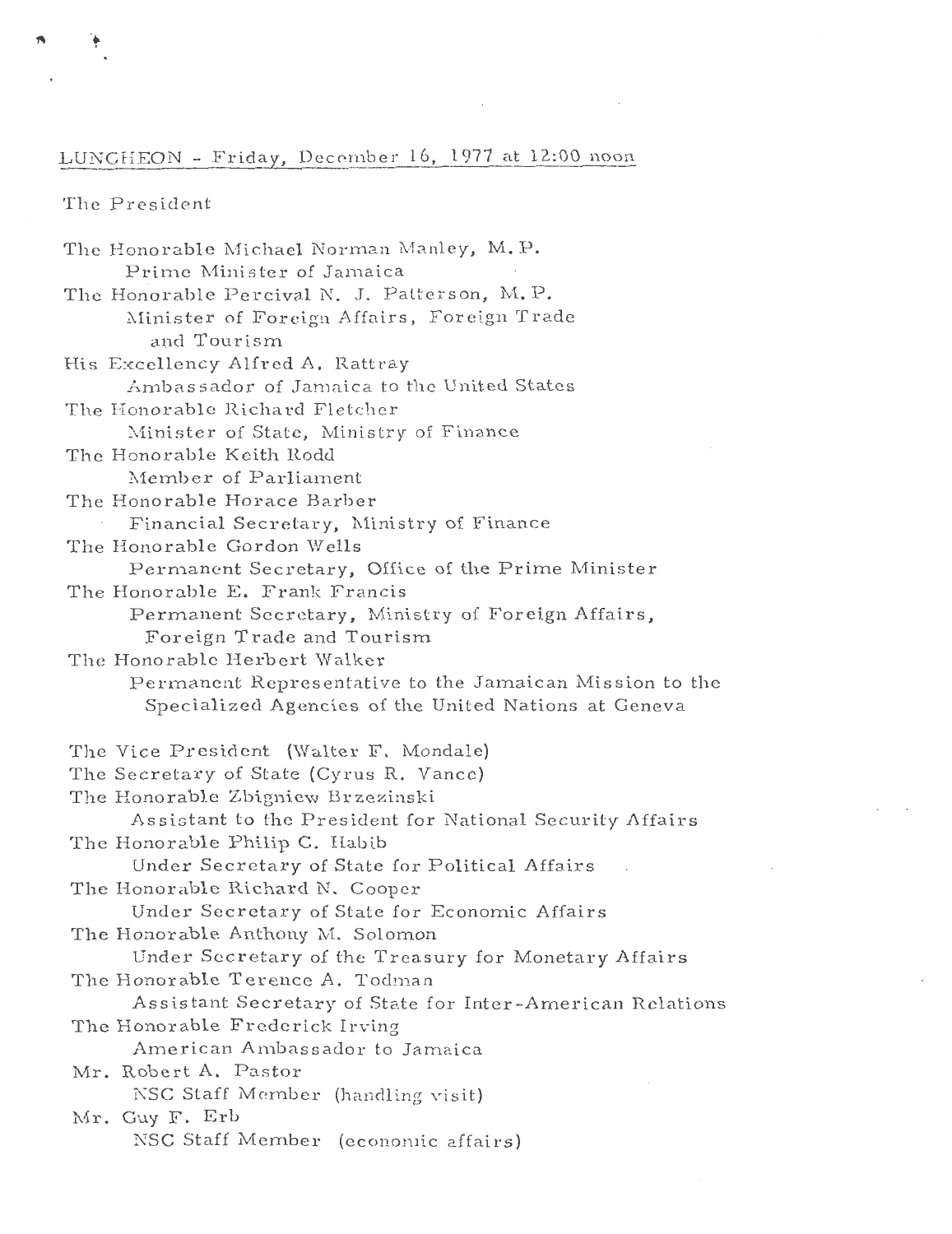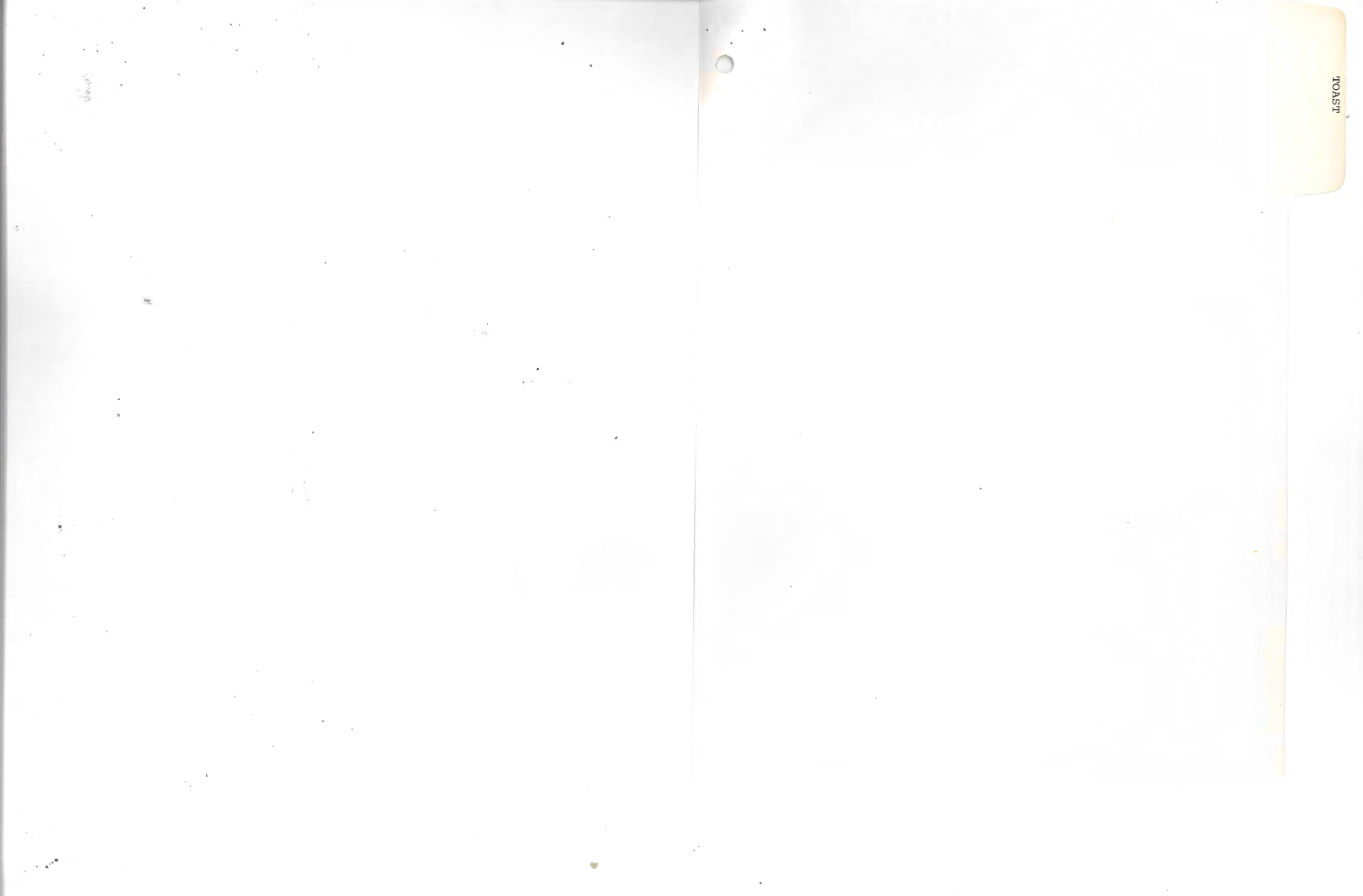# $11:00$  An

# **Electrostatic Copy Made for Preservation Purposes**

----

**THE WHITE HOUSE**  WASHINGTON December 15, 1977

MEMORANDUM FOR THE PRESIDENT FROM: JIM FALLOWS, JERRY DOOLITTLE SUBJECT: Proposed Topics for Toast to Prime Minister Manley

1. Prime Minister Manley was re-elected last December, shortly before you took office. Relations between our countries have grown closer and closer since then. Signs of this are Mrs. Carter's visit to Jamaica in May and Ambassador Young's in August. You met Mrs. Manley while you were governor, and you are happy to meet her husband at last.

2. Prime Minister Manley's late father was also a great Jamaican leader. The father, Norman Manley, was Queen's Counsel, one· of the leading lawyers of the British Commonwealth, and founder of the People's National Party -- which<br>the Prime Minister now heads. The Prime Minister's mother, Edna, is still alive and is a prominent English sculptress.

3. The Prime Minister is particularly proud of his role as a leader of the third world. Jamaica has recently been · elected to the leadership of the Group of 77 -- an association of 123 non-industrialized nations.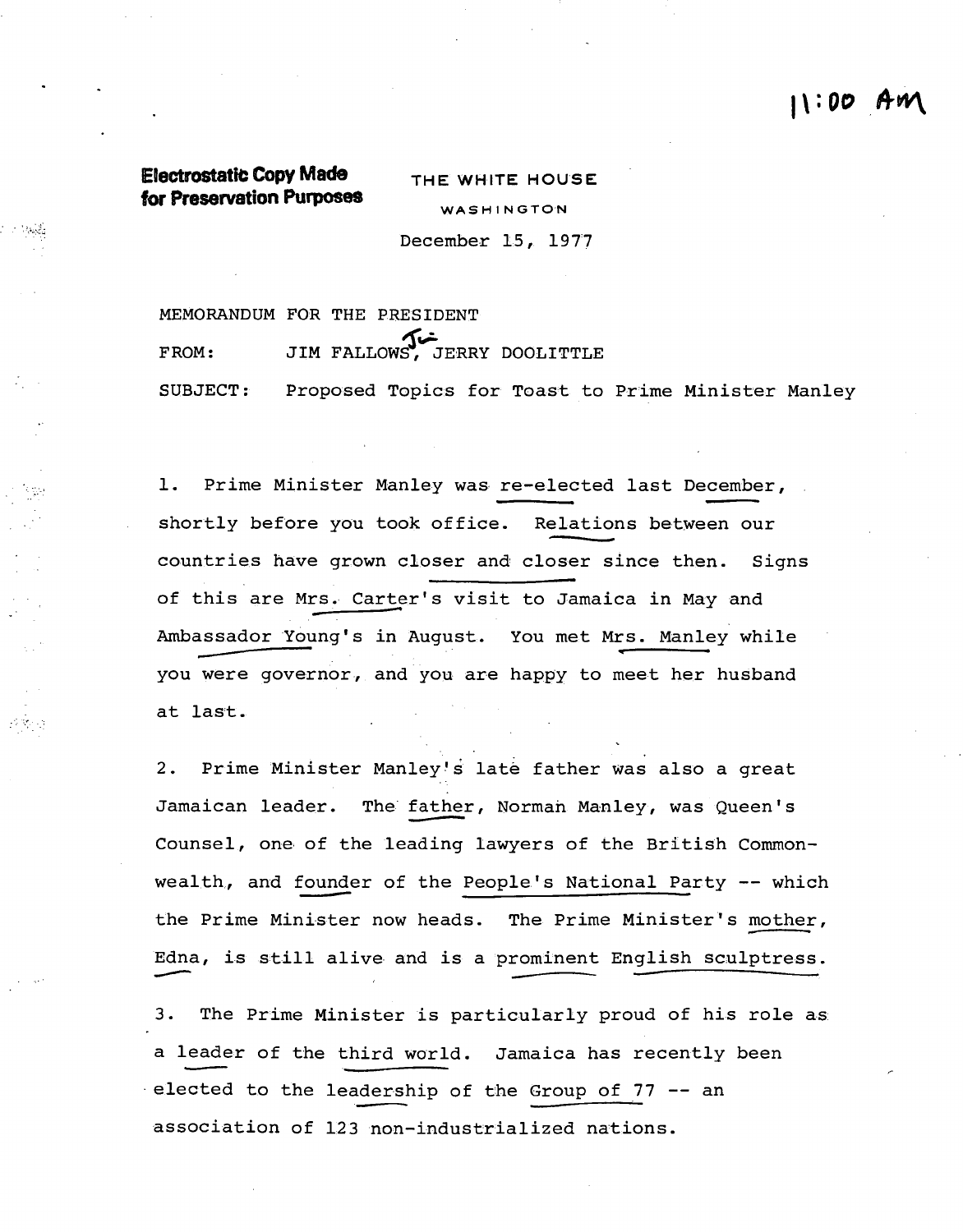4. The United States hopes to be able to he1p with the troubled Jamaican economy. To this end, in November we announced a \$63.3 million aid package.

5. Jamaica has been an active supporter of human rights initiatives in the OAS and the U.N. -- and played a particularly useful role at the OAS general assembly in Grenada.

6. Prime Minister Manley is known to the Jamaican people as "Joshua" -- although, unlike Joshua, he is a man of peace and not of war. Perhaps the nickname expresses his countrymen's hopes for a long life; the original Joshua  $\frac{$ -110}{\sqrt{2}}

# # #

 $-2-$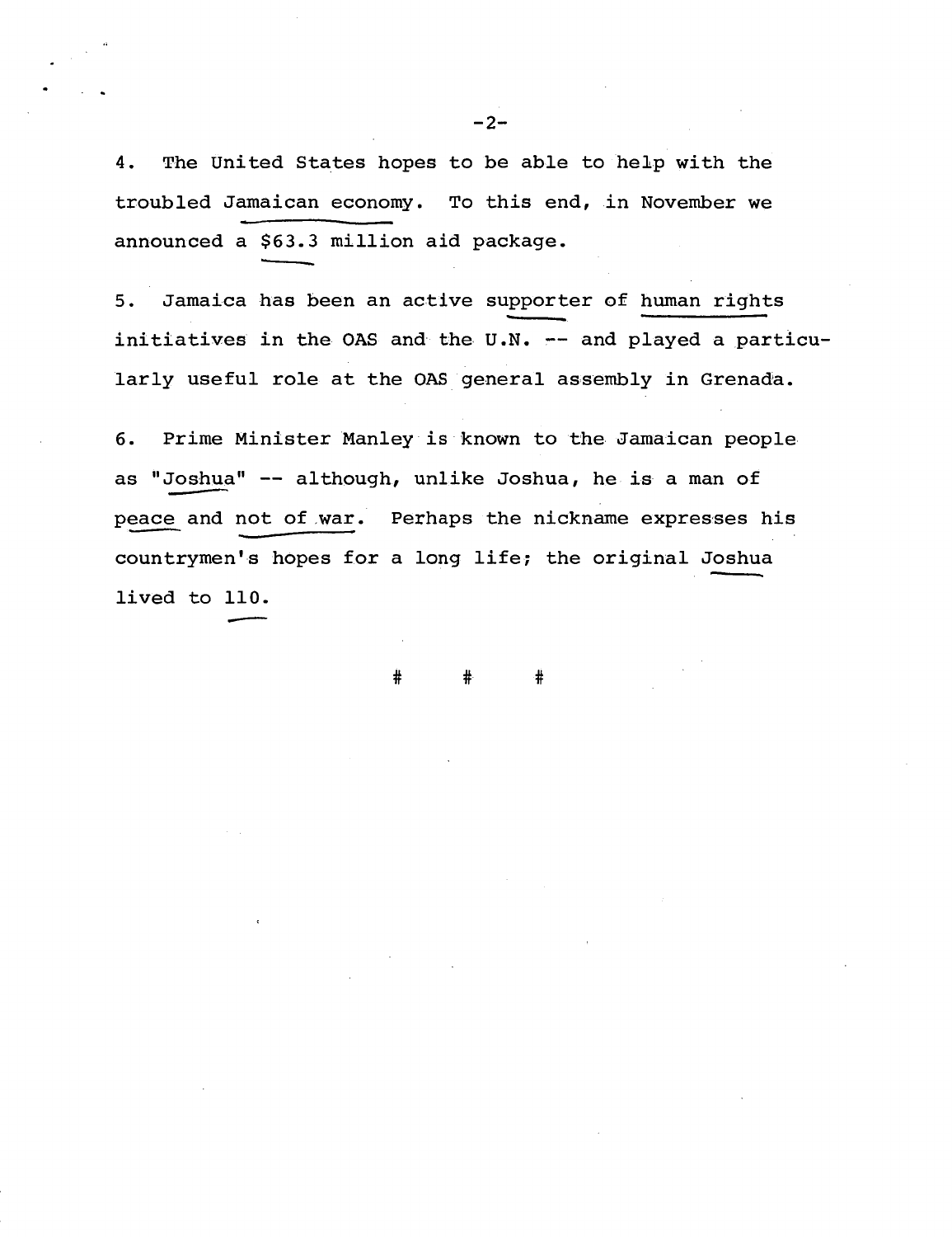THE FRESIDENT HAS SEEN

THE CHAIRMAN OF THE COUNCIL OF ECONOMIC ADVISERS. **WASHINGTON** 

### EYES ONLY

or Ped

작곡

December 16, 1977

MEMORANDUM FOR THE PRESIDENT

FROM: Charlie Schultze  $CL5 \nmid \frac{120}{120}$ 

SUBJECT: November Housing and Personal Income

1. At 2:30 p.m. this afternoon the Department of Commerce will release its estimate of November housing starts.

There were 2.1 million units started in November, down slightly from the October level of 2.2 million. The November performance is a good one despite the small decline. Moreover, the issuance of building permits for future housing construction increased slightly in November, from a very high October level.

2. November personal income data will also be released this afternoon at 2:30 p.m.

Total personal income grew moderately in November -- 0.9 percent. Wage and salary payments grew by a smaller amount, 0.6 percent.

The big news is the rise in farm income. The Department of Commerce revised up its October estimate and November was sharply above that. Farm income (monthly data at annual rates) rose from its low point of \$14.9 billion in September to<br>\$21.5 billion in November. This returns farm income to: This returns farm income to its. early 1977 levels. The monthly estimates of farm income are subject to wide error. Nevertheless, the data show a major improvement, in response to the recent firming of prices.

> **Electrostatic Copy Made for Preservation Purposes**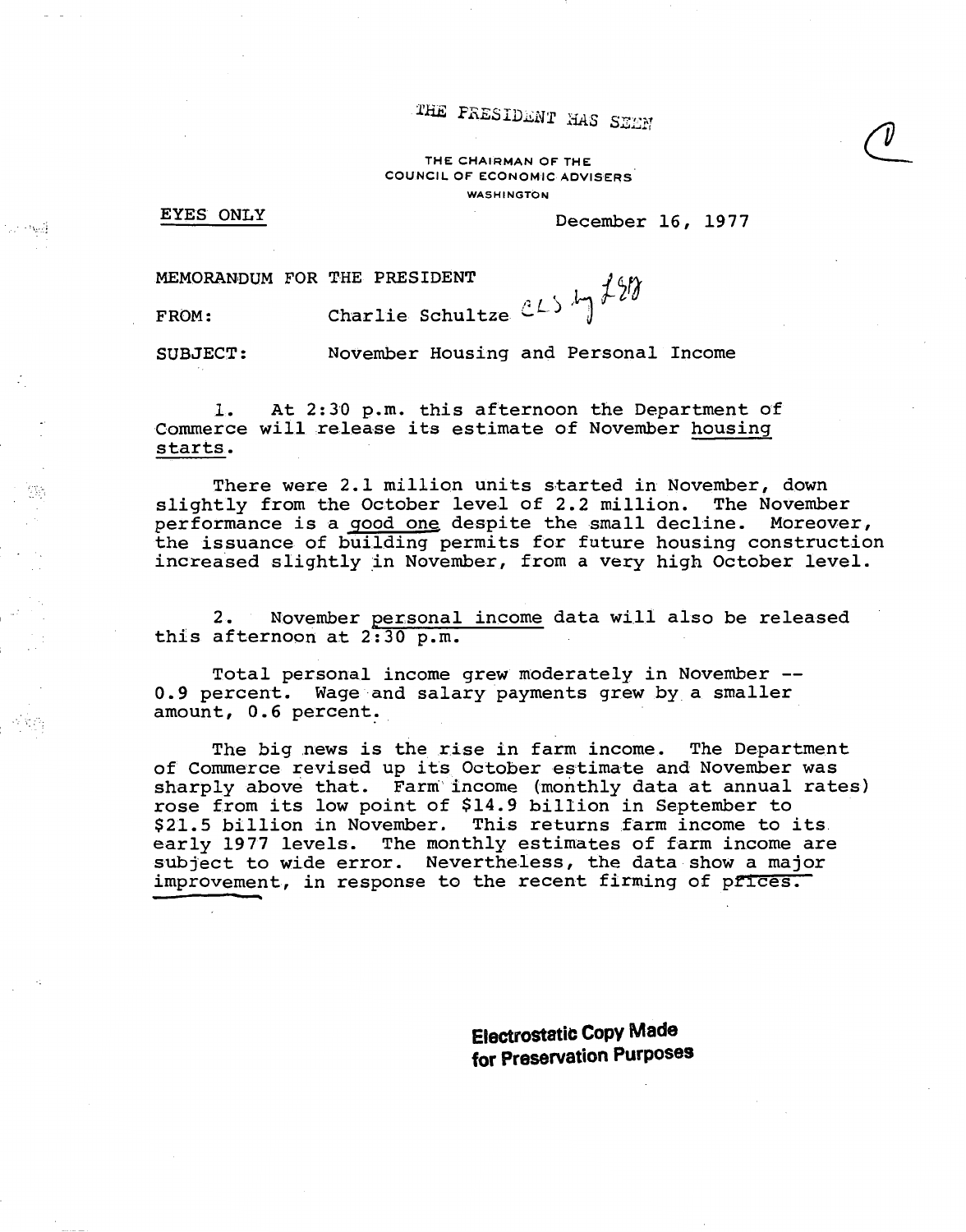I.

. -. ~~ *·,.,.;:..;* 

**MEMORANDUM** THE PRESIDENT HAS SEEN. **10:00 AM** 

## THE WHITE HOUSE

WASHINGTON

Meeting with Denominational Executives for Higher Education Friday, December 16, 1977 10:00 a.m. (15 minutes) The Roosevelt Room

(by: Fran  $/$ 00rde)

PURPOSE: to gain your special endorsement of the contribution church-related colleges can make to our society --- to commend you--to itemize some of the problems faced by their colleges.

### I.I. BACKGROUND, PARTICIPANTS, PRESS:

A. Background: Jack Harwell wrote to Jack Carter encouraging this meeting -- Jack agreed to help schedule.

B. Participants: See attached list -- key spokesperson will be Dr. Ben Fisher, Executive Director of the Education Commission of the Southern Baptist Convention.

C. Press:

White House Photographer

**Electrostatic Copy Made for Preservation Purposes**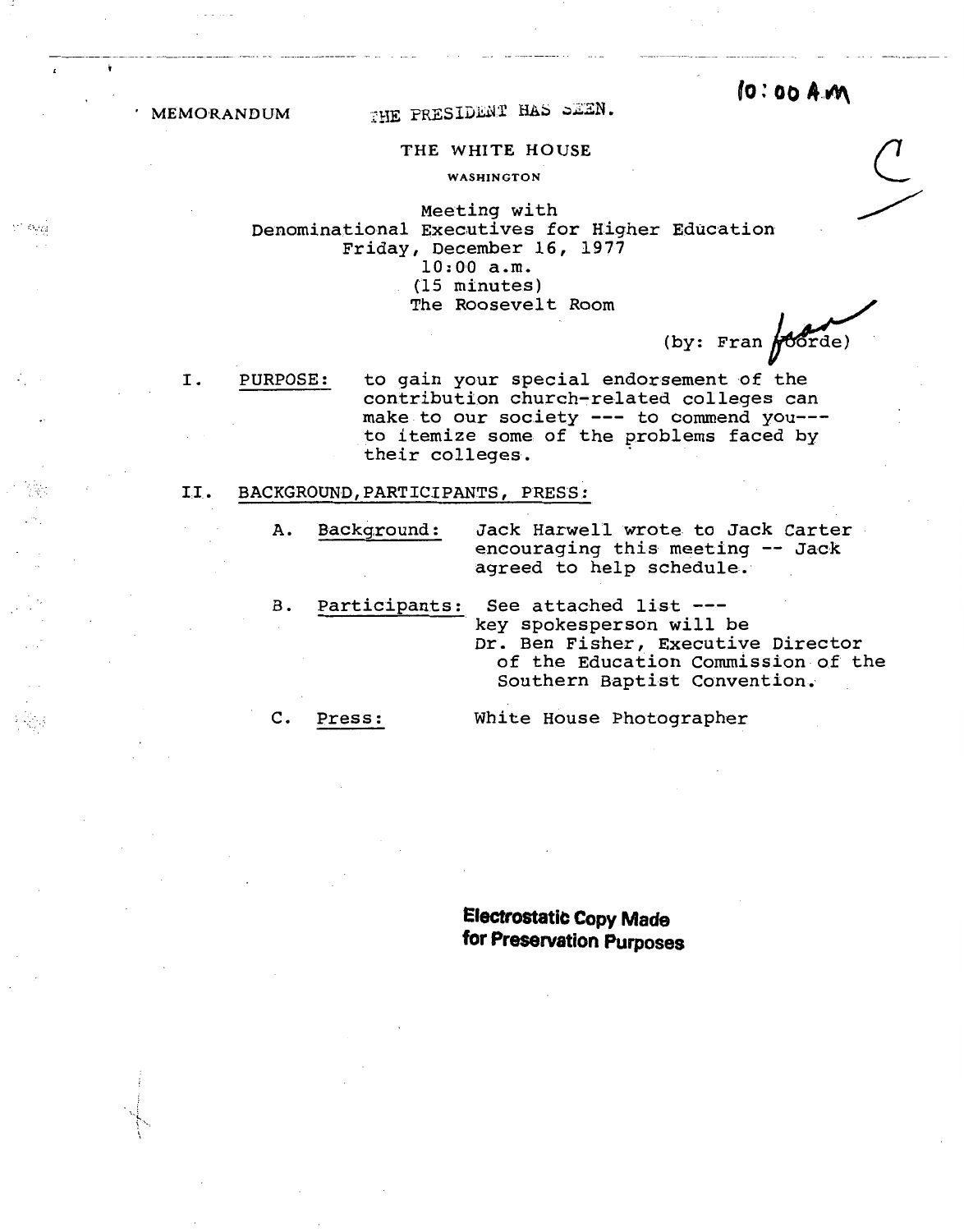### DENOMINATIONAL EXECUTIVES FOR HIGHER EDUCATION

THE REV. JOHN H. ADAMS Bishop, Tenth Episcopal District African Methodist Episcopal Church 2812 Kendall Lane Waco, Texas 76705

..

·.

THE REV. GEORGE L. BLACKWELL Secretary Christian Education Department African Methodist Episcopal Zion Church 128 East 5Sth Street Chicago, Illinois 60637

DR. GEORGE E. CAPPS, JR. Associate Director Education Commission Southern Baptist Convention 460 James Robertson Parkway Nashville, Tennessee 37219

DR. ARTHUR BEN CHITTY Association of Episcopal Colleges 815 Second Avenue New York, New York 10017

THE REV. BEN C. FISHER Executive Director-Treasurer Education Commission Southern Baptist Convention 460 James Robertson Parkway Nashville, Tennessee 37219

DR. F.E.J. HARDER Executive Secretary Board of Higher Education General Conference of Seventh-Day Adventists 6840 Eastern Avenue, N.W. Washington, D.C. 20012

DR. JACK U. HARWELL Editor THE CHRISTIAN INDEX 2930 Flowers Road, South Atlanta, Georgia 30341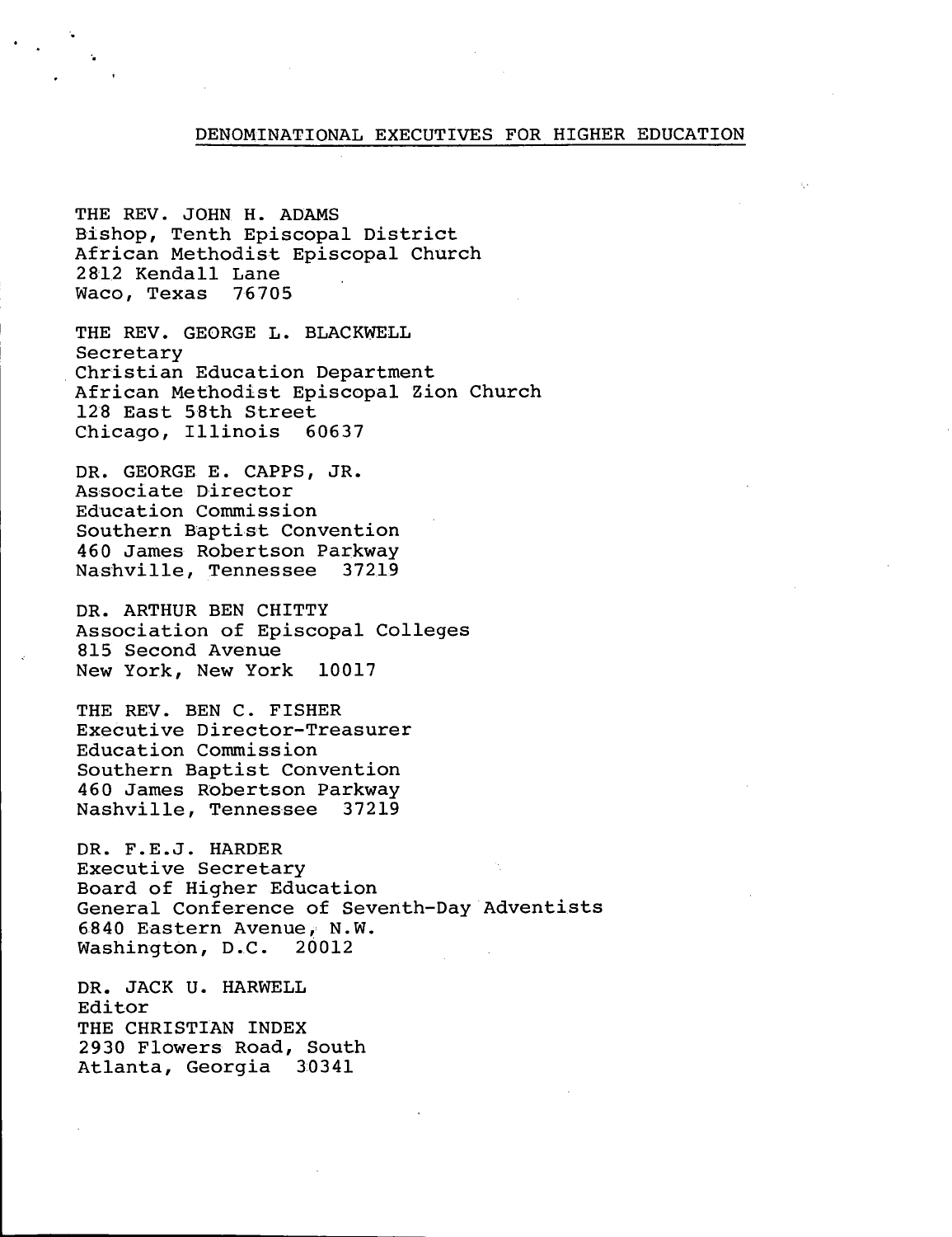Denominational Executives Page Two

THE REV. WESLEY A. HOTCHKISS General Secretary Division of Higher Education and the American Missionary Association United Church of Christ 287 Park Avenue South New York, New York 10010

THE REV. WILLIAM R. JOHNSON, JR. General Secretary General Board of Christian Education Christian Methodist Episcopal Church 1474 Humber Street Memphis, Tennessee 38106

MS. SHIRLEY M. JONES Executive Director Division of Christian Higher Education Educational Ministries, ABCUSA American Baptist Churches in the U.S.A. Valley Forge, Pennsylvania 19481

DR. ROBERT KREIDERT Commission on Education General Conference. Mennonite Church

ري.<br>حواليد الله DR. ROBERT C. LODWICK. Director for Education The Program Agency, UPCUSA United Presbyterian Church, U.S.A. 475 Riverside Drive, Room 1255 New York, New York 10027

THE REV. WILLIAM N. LOVELL Executive Education in the Society National Council of Churches 475 Riverside Drive, Room 710 New York, New York 10027

DR. EDWARD S. MANN Secretary of Education Church of the Nazarene 6401 The Paseo Kansas City, Missouri 64131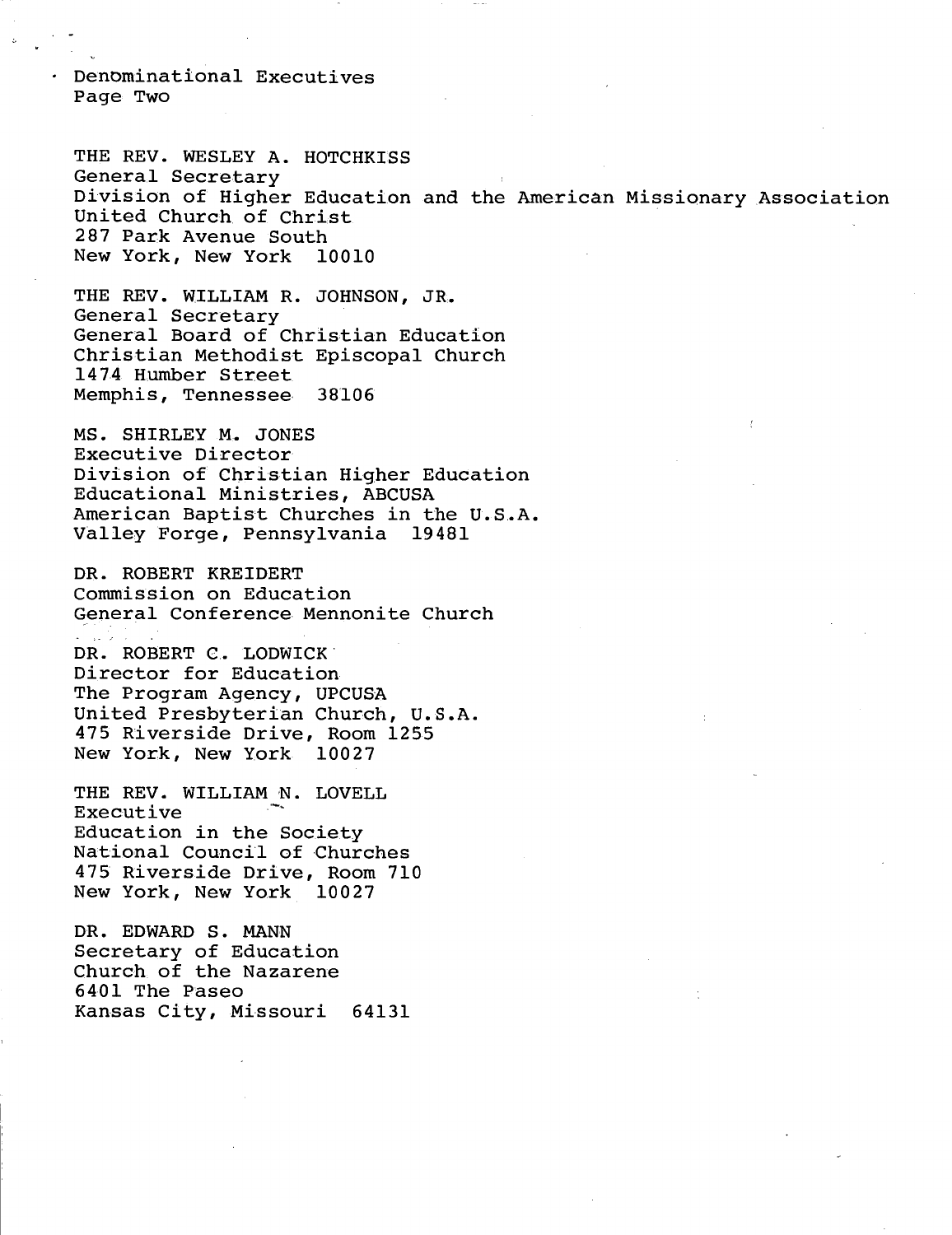• ·Den'bminational Executive Page Three

DR. RONALD F. MATTHIAS Director Division for Colleges and University Services -American Lutheran Church 422 South Fifth Street Minneapolis, Minnesota 55415

DR. ALBERT J. MEYER Executive Secretary and Director of Education Development Mennonite Board of Education Mennonite Church Box 1142 Elkhart, Indiana 46515

DR. JOHN D. MOSELEY President, Austin. College Sherman, Texas 75090 Representing the Presbyterian Church in the  $0.5$ .

THE REV. MSGR JOHN F. MURPHY Executive Director College & University Department National Catholic Educational Association One Dupont Circle, Suite 770 Washington, D.C. 20036

DR. HOWARD E. SHORT President Board of Higher Education Christian Church (Disciples of Christ) 119 North Jefferson Avenue St. Louis, Missouri 63103

DR. RICHARD W. SOLBERG Director Department for Higher Education Division for Mission in North America Lutheran Church in America 231 Madison Avenue New York, New York 10016

DR. RALPH M. TANNER Division of Higher Education, Board of Higher Education & Ministry United Methodist Church Box 871 Nashville, Tennessee 27202

D.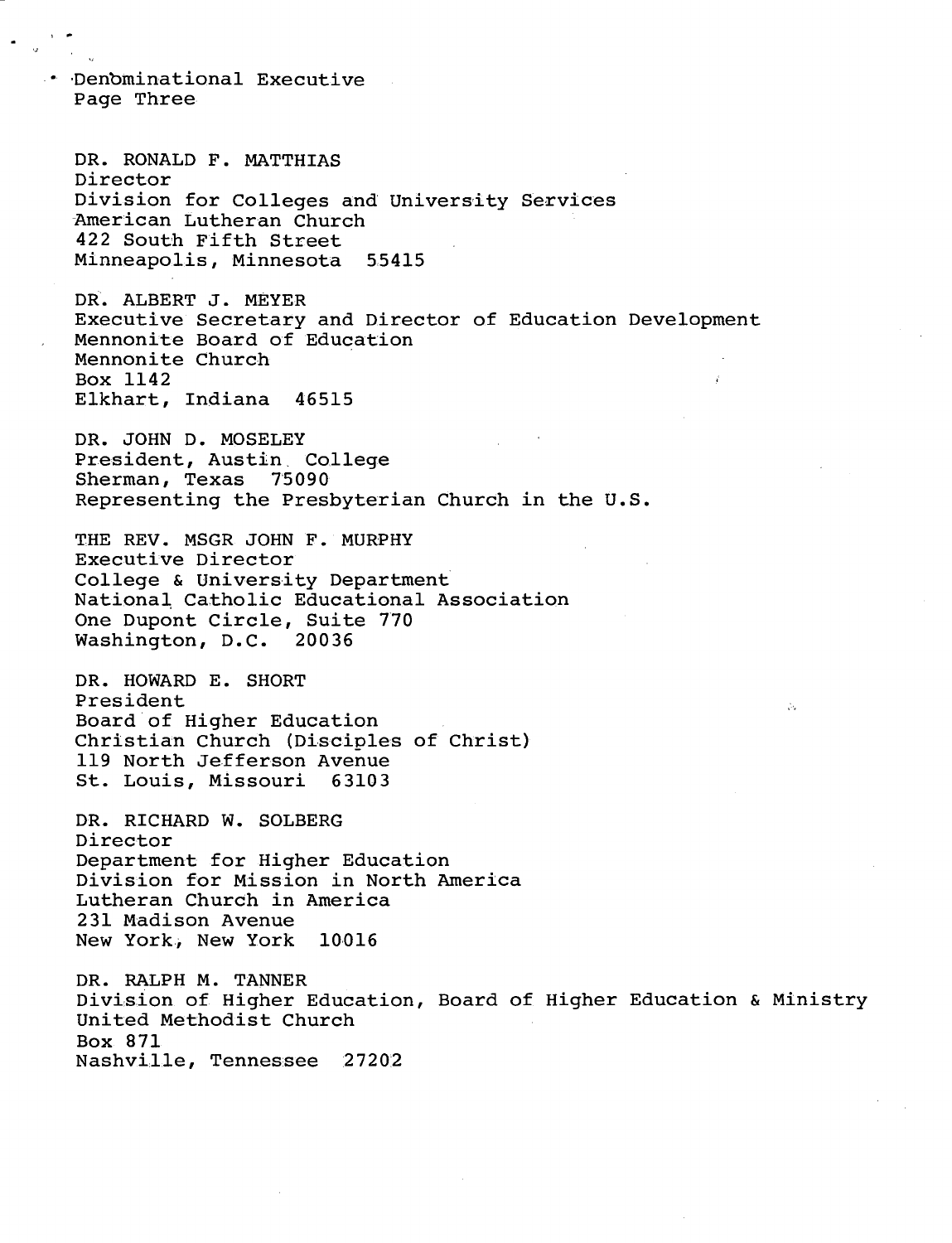### THE WHITE HOUSE **WASHINGTON**

December 16, 1977

Jody Powell

The attached was returned in the President's outbox. It is forwarded to you for appropriate handling.

Rick Hutcheson

Tim Kraft cc: Fran Voorde  $\mathbf{u}$ 

RE: YEAR-END ANALYSIS - T.V. INTERVIEW IN FAYETTEVILLE, N.C.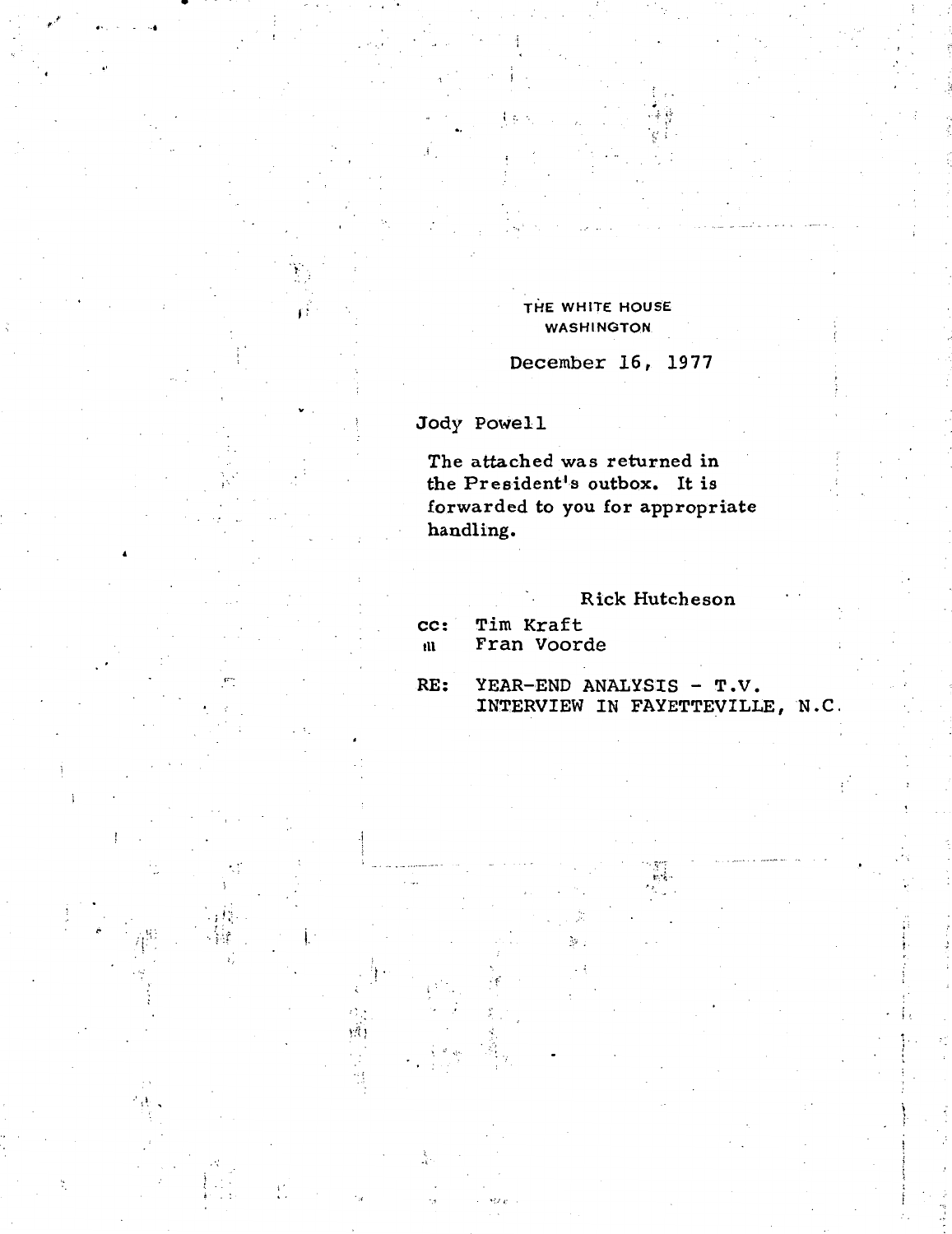# THE WHITE HOUSE WASHINGTON

| FOR STAFFING                |
|-----------------------------|
| FOR INFORMATION             |
| FROM PRESIDENT'S OUTBOX     |
| LOG IN/TO PRESIDENT TODAY   |
| <b>IMMEDIATE TURNAROUND</b> |

| CTION |                  | T WIT |
|-------|------------------|-------|
|       | <b>MONDALE</b>   |       |
|       | <b>COSTANZA</b>  |       |
|       | <b>EIZENSTAT</b> |       |
|       | <b>JORDAN</b>    |       |
|       | <b>LIPSHUTZ</b>  |       |
|       | <b>MOORE</b>     |       |
|       | POWELL           |       |
|       | <b>WATSON</b>    |       |
|       | McINTYRE         |       |
|       | <b>SCHULTZE</b>  |       |

| <b>ARAGON</b>     |  |
|-------------------|--|
| <b>BOURNE</b>     |  |
| <b>BRZEZINSKI</b> |  |
| <b>BUTLER</b>     |  |
| CARP              |  |
| H. CARTER         |  |
| <b>CLOUGH</b>     |  |
| <b>FALLOWS</b>    |  |
| FIRST LADY        |  |
| <b>HARDEN</b>     |  |
| HUTCHESON         |  |
| <b>JAGODA</b>     |  |
| GAMMILL           |  |
|                   |  |

| <b>ENROLLED BILL</b>   |
|------------------------|
| <b>AGENCY REPORT</b>   |
| CAB DECISION           |
| <b>EXECUTIVE ORDER</b> |
| Comments due to        |
| Carp/Huron within      |
| 48 hours; due to       |
| <b>Staff Secretary</b> |
| next day               |

| <b>KRAFT</b>       |
|--------------------|
| LINDER             |
| <b>MITCHELL</b>    |
| MOE                |
| PETERSON           |
| PETTIGREW          |
| <b>POSTON</b>      |
| <b>PRESS</b>       |
| <b>SCHLESINGER</b> |
| <b>SCHNEIDERS</b>  |
| <b>STRAUSS</b>     |
| <b>VOORDE</b>      |
| WARREN             |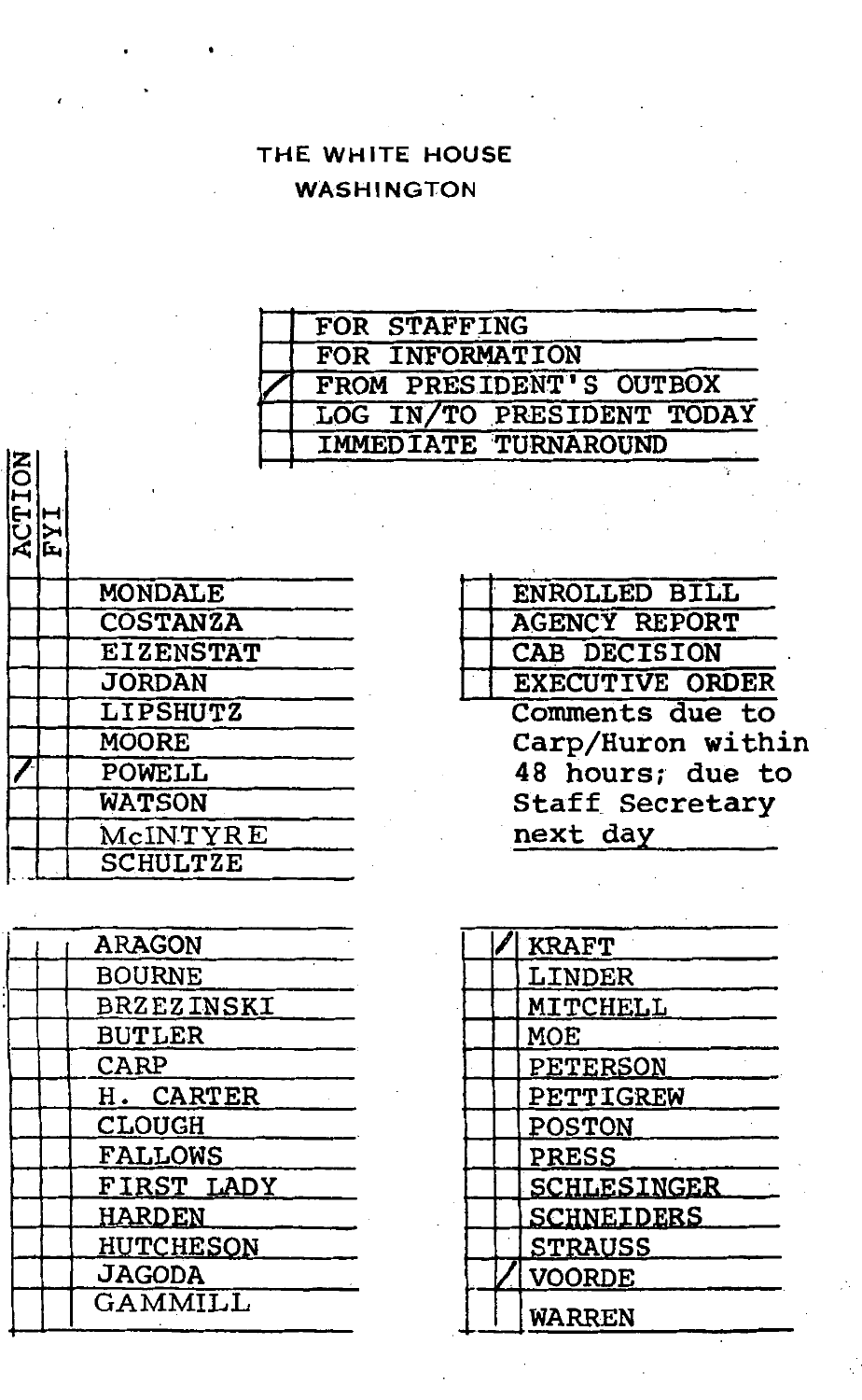#### **THE WHITE HOUSE**

WASHINGTON

December 14, 1977

MEMORANDUM FOR THE PRESIDENT  $\curvearrowleft$ FROM: Jody Powell

..

. roddi

Since we will have little time to have you directly involved in year-end analyses, and since fair treatment by writing press *is* unlikely, I believe you should reach as large an audience as possible directly.

I also believe we should use that opportunity to direct attention toward popular plans for next year.

Accordingly, I have floated to the networks the idea that you might be available on the 27th or 28th for 1/2 hour live, prime time with their anchormen.

If any one network or all three are interested, I would like to have your permission to accept and work out the exact date and time with Tim Kraft.

Agree

Disagree

**Electrostatic Copy Made for Preservation Purposes**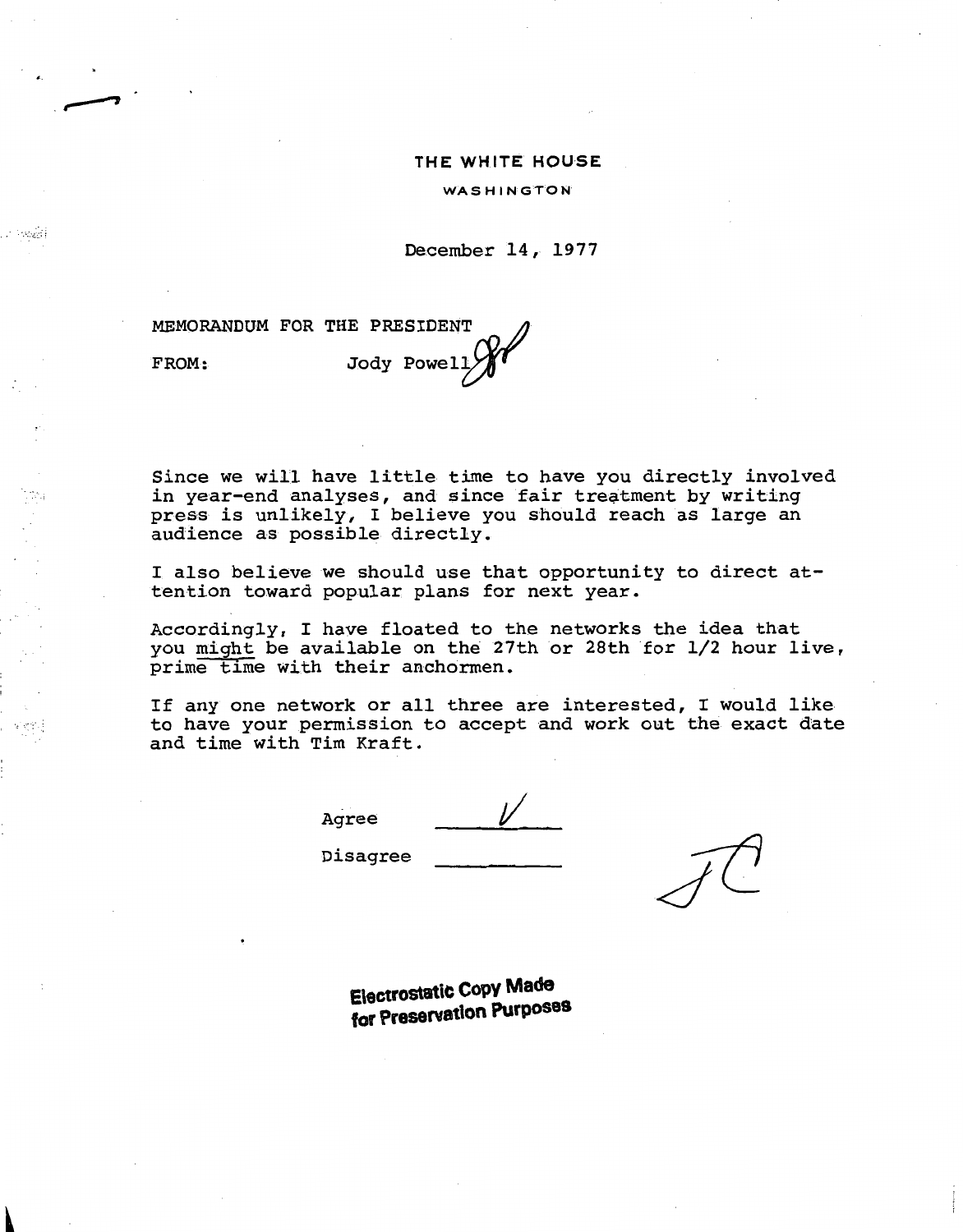### **THE WHITE HOUSE.**

WASHINGTON

### MEMORANDUM

. *. :;·:r.;* 

December 8, 1977

وساعا وللمنازل

| To:   | The President |
|-------|---------------|
| From: | le President  |

Subject: Telephone call to radio station in Fayetteville, N.C.

Back in the summer of 1975 you were interviewed on radio station WFNC in Fayetteville, N.C. You told the interviewer that "When I'm President and if I'm ever back here again, I'll go on the show."

I suggest you call the station when we are in Fayetteville on December 17. There's time for a five-minute interview between 9:00 and 9:30a.m., when you leave for the breakfast. It will be a good opportunity to show that you remember one local station that interviewed you back when it was "Jimmy who?"

**Electrostatic Copy Made for Preservation Purposes** 

 $\frac{1}{\sqrt{1-\frac{1}{\sqrt{1+\frac{1}{\sqrt{1+\frac{1}{\sqrt{1+\frac{1}{\sqrt{1+\frac{1}{\sqrt{1+\frac{1}{\sqrt{1+\frac{1}{\sqrt{1+\frac{1}{\sqrt{1+\frac{1}{\sqrt{1+\frac{1}{\sqrt{1+\frac{1}{\sqrt{1+\frac{1}{\sqrt{1+\frac{1}{\sqrt{1+\frac{1}{\sqrt{1+\frac{1}{\sqrt{1+\frac{1}{\sqrt{1+\frac{1}{\sqrt{1+\frac{1}{\sqrt{1+\frac{1}{\sqrt{1+\frac{1}{\sqrt{1+\frac{1}{\sqrt{1+\frac{1}{\sqrt{1+\frac{1}{\sqrt{1+\frac{1$ 

**No** 

anage for some sort of embays to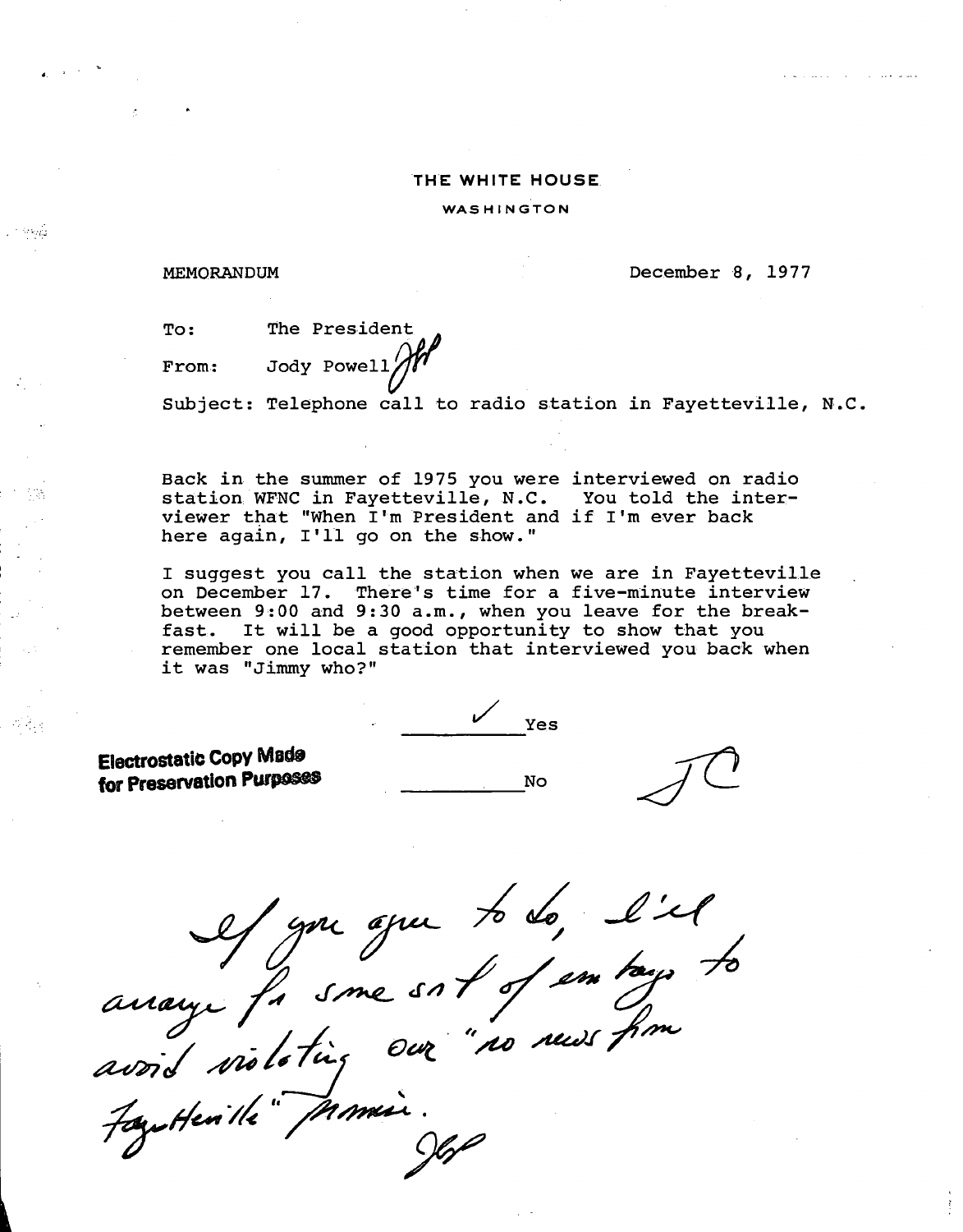THE WHITE HOUSE · WASHINGTON

December 16, 1977

The Vice President

 $\mathbf{F}^{\mathbf{t}}$ 

ंग

 $\begin{bmatrix} 1 \\ 0 \end{bmatrix}$ 

The attached was returned in the President's outbox. It is forwarded to you for appropriate handling.

# Rick Hutcheson

Hamilton Jordan  $cc:$ 

**ARTHUR BURNS** RE:

ADMINISTRATIVELY CONFIDENTIAL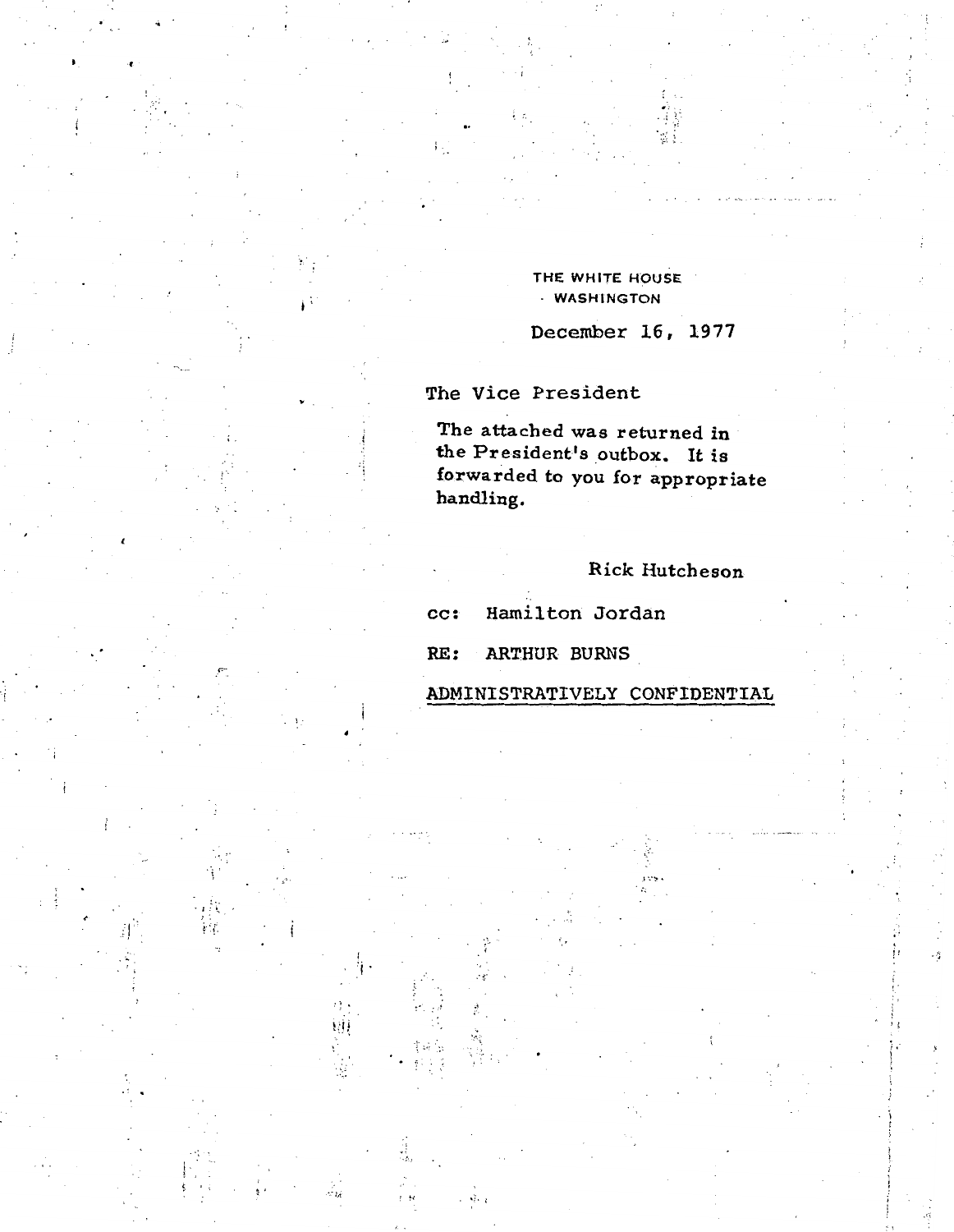### THE WHITE HOUSE **WASHINGTON**

Rick--

 $\mathbf{r}$ 

 $\cdot$ 

Please treat as Confidential.

Thanks -- Susan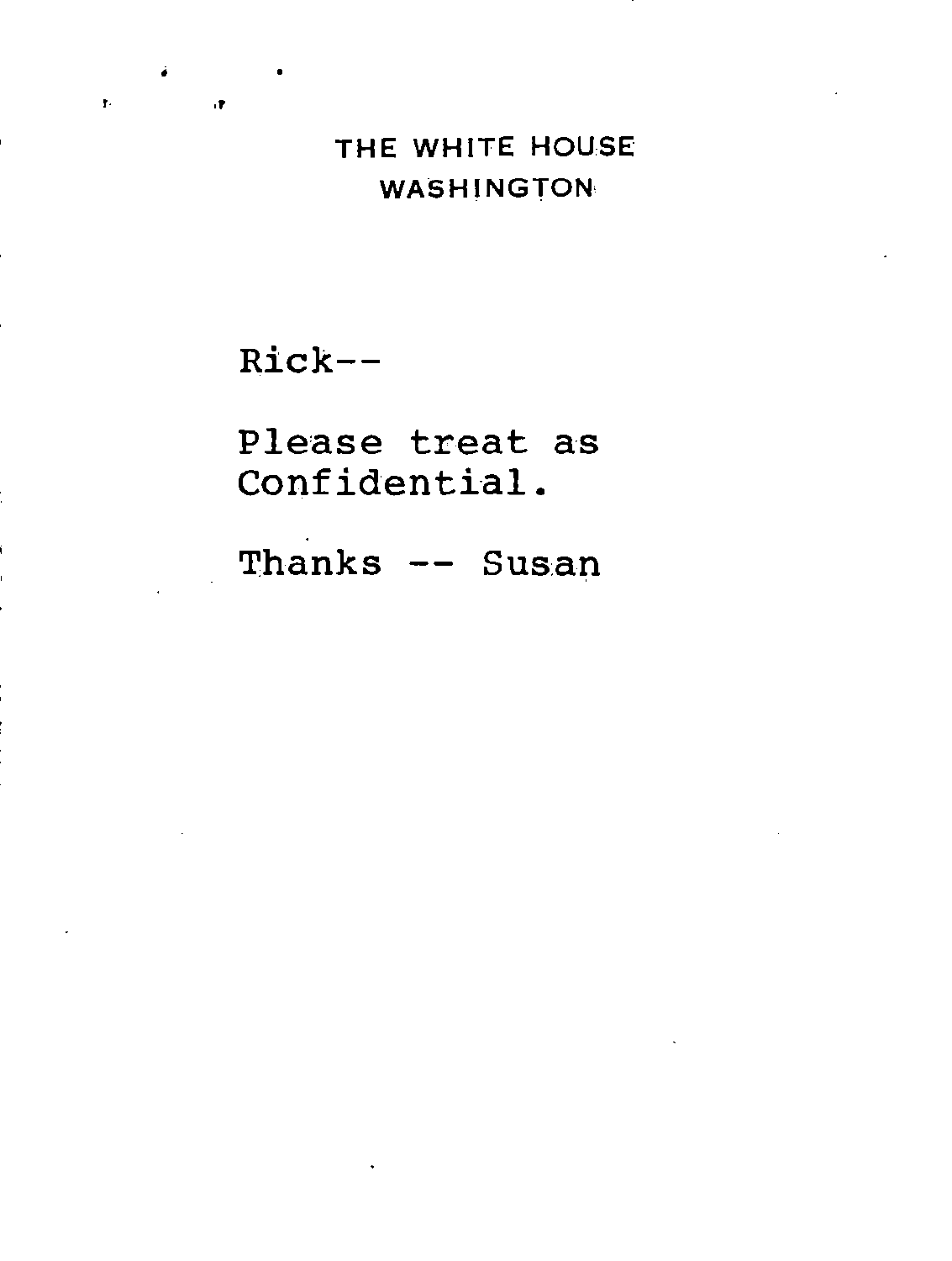THE WHITE HOUSE **WASHINGTON** 

| n. |  |
|----|--|
|    |  |
| ı  |  |

| FOR STAFFING                |
|-----------------------------|
| FOR INFORMATION             |
| FROM PRESIDENT'S OUTBOX     |
| LOG IN/TO PRESIDENT TODAY   |
| <b>IMMEDIATE TURNAROUND</b> |

| <b>ACTTON</b> | TW               |
|---------------|------------------|
|               | <b>MONDALE</b>   |
|               | <b>COSTANZA</b>  |
|               | <b>EIZENSTAT</b> |
|               | <b>JORDAN</b>    |
|               | <b>LIPSHUTZ</b>  |
|               | MOORE            |
|               | POWELL           |
|               | <b>WATSON</b>    |
|               | McINTYRE         |
|               | <b>SCHULTZE</b>  |
|               |                  |

|  | <b>ARAGON</b>     |
|--|-------------------|
|  | <b>BOURNE</b>     |
|  | <b>BRZEZINSKI</b> |
|  | <b>BUTLER</b>     |
|  | <b>CARP</b>       |
|  | H. CARTER         |
|  | CLOUGH            |
|  | <b>FALLOWS</b>    |
|  | FIRST LADY        |
|  | <b>HARDEN</b>     |
|  | <b>HUTCHESON</b>  |
|  | <b>JAGODA</b>     |
|  | GAMMILL           |
|  |                   |

| <b>ENROLLED BILL</b>   |
|------------------------|
| <b>AGENCY REPORT</b>   |
| CAB DECISION           |
| <b>EXECUTIVE ORDER</b> |
| Comments due to        |
| Carp/Huron within      |
| 48 hours; due to       |
| Staff Secretary        |
| next day               |
|                        |

| <b>KRAFT</b>      |
|-------------------|
| <b>LINDER</b>     |
| <b>MITCHELL</b>   |
| MOE               |
| PETERSON          |
| PETTIGREW         |
| <b>POSTON</b>     |
| <b>PRESS</b>      |
| SCHLESINGER       |
| <b>SCHNEIDERS</b> |
| <b>STRAUSS</b>    |
| <b>VOORDE</b>     |
| <b>WARREN</b>     |
|                   |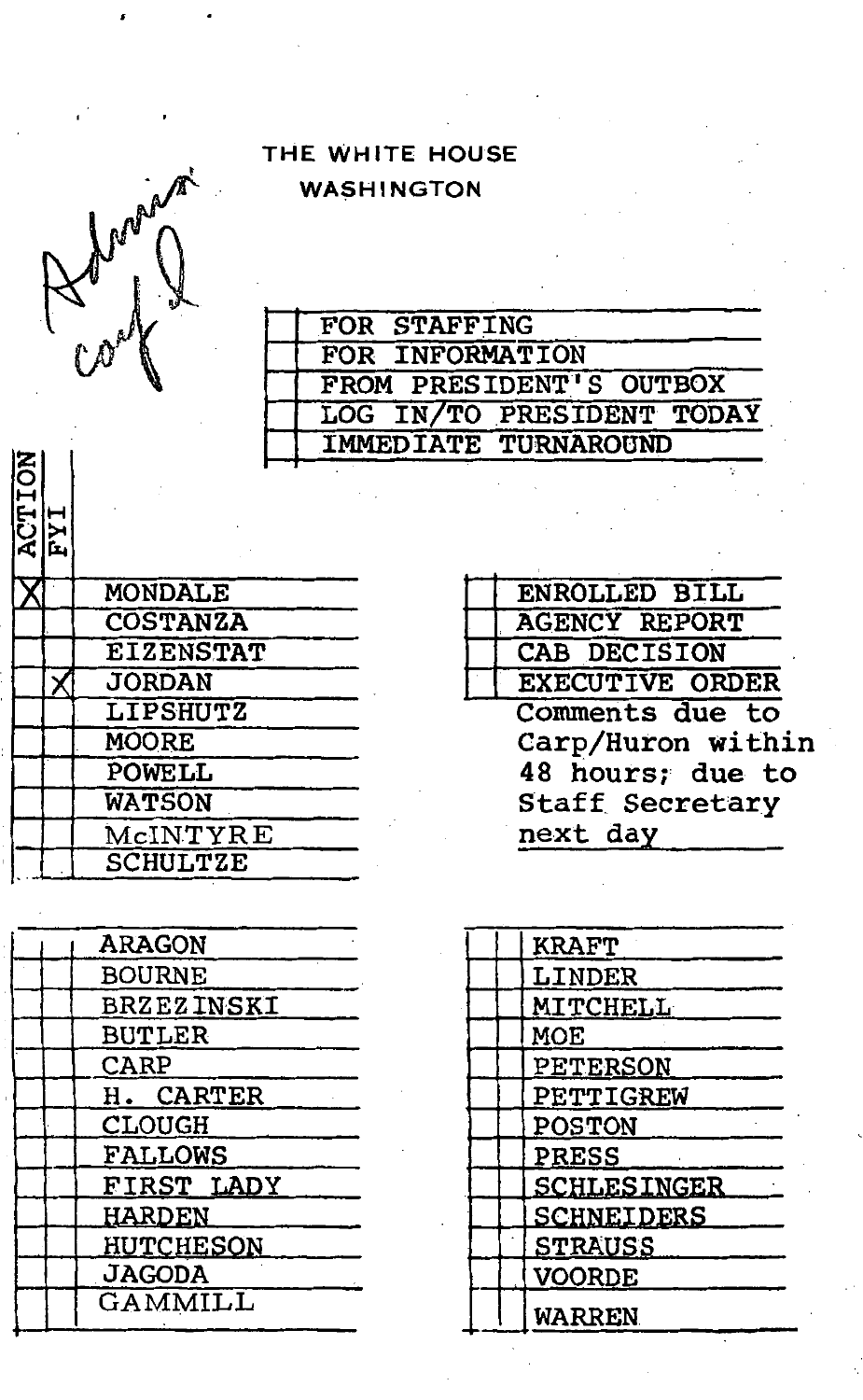**Electrostatic Copy Made for Preservation Purposes** 

 $f_{11}f_{3} - g_{4}$ 

December 15, 1977

- 168

in<br>S

 $\sim 350$ 

TO: PRESIDENT CARTER VICE PRESIDENT MONDALE

HAMILTON JORDAN  $\mathcal{H}$  BOB LIPSHUTZ FROM:

RE: DR. ARTHUR BURNS

As we mentioned to you earlier, we think that a good and proper use of Dr. Burns if you decide to appoint another Chairman of the Federal Reserve would be to use him in the area of international human rights. He has - as we think you know a deep and continuing interest in human rights.

As President, you have the right to bestow the rank of Ambassador-at-Large on any person you choose. You and Secretary of State Vance could use Dr. Burns selectively to deal with major problems around the world. If some nation challenged our assessment of their situation and/or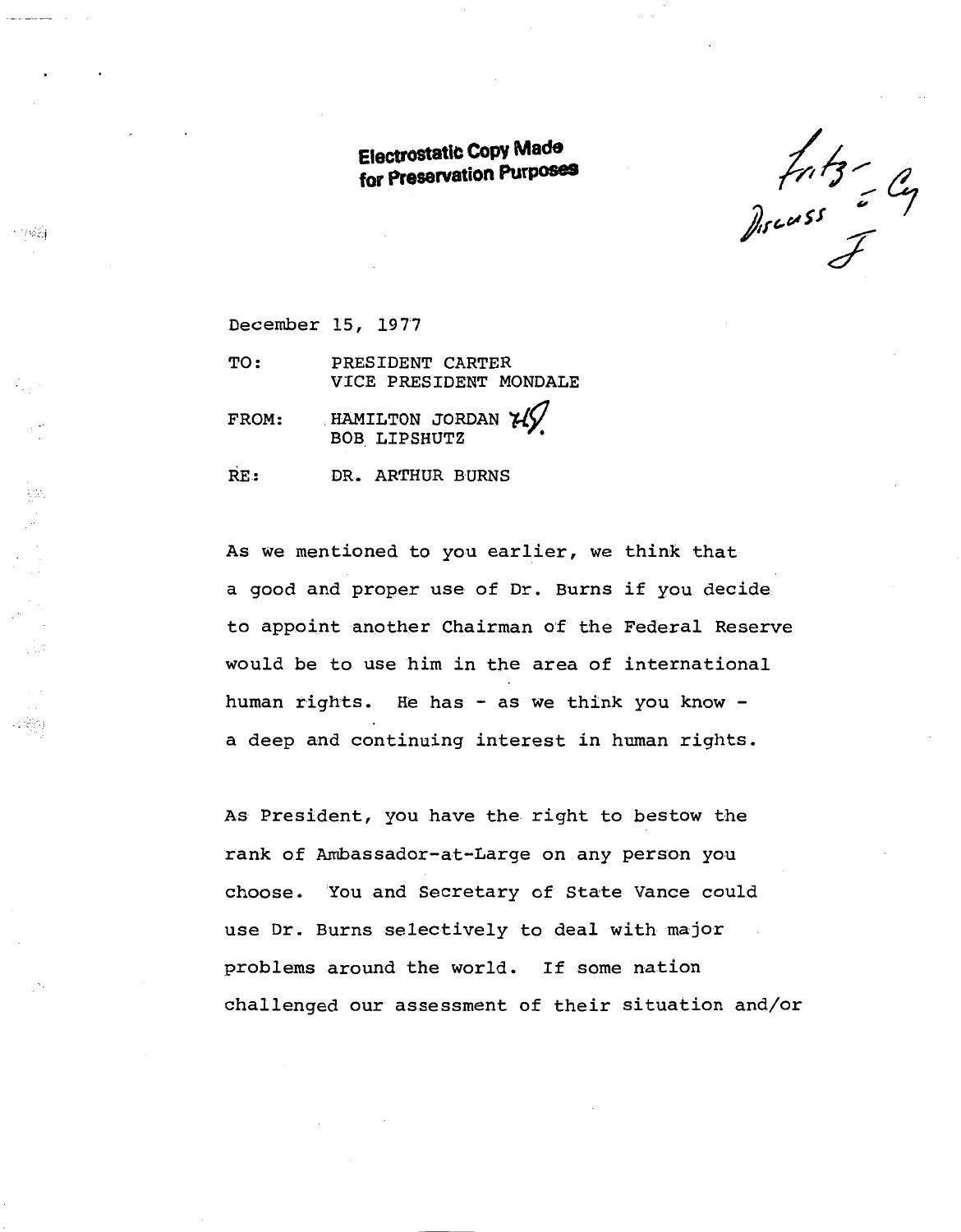if you wanted to be more aggressive and visible in this area, we believe that Dr. Burns would be excellent. He could make speeches around the country and the world.

The advantages of using him are:

- -we would have him on our team instead of onthe outside criticizing our policies:
- -I believe that he would react to this as a serious attempt to utilize him.and not an effort to get rid of him;
- -this would remove him from the Board where his presence would be an obstacle for his replacement;
- -he could make a real contribution to the human rights effort;
- -he could enlist otherwise untapped major support for our human rights position from the American business community, which frequently is the most obstructive in this area.

The disadvantages would be:

-Cy would have to agree on his role in a way that causes minimal problems with his State Department bureaucracy;

-Some Democrats might not like it.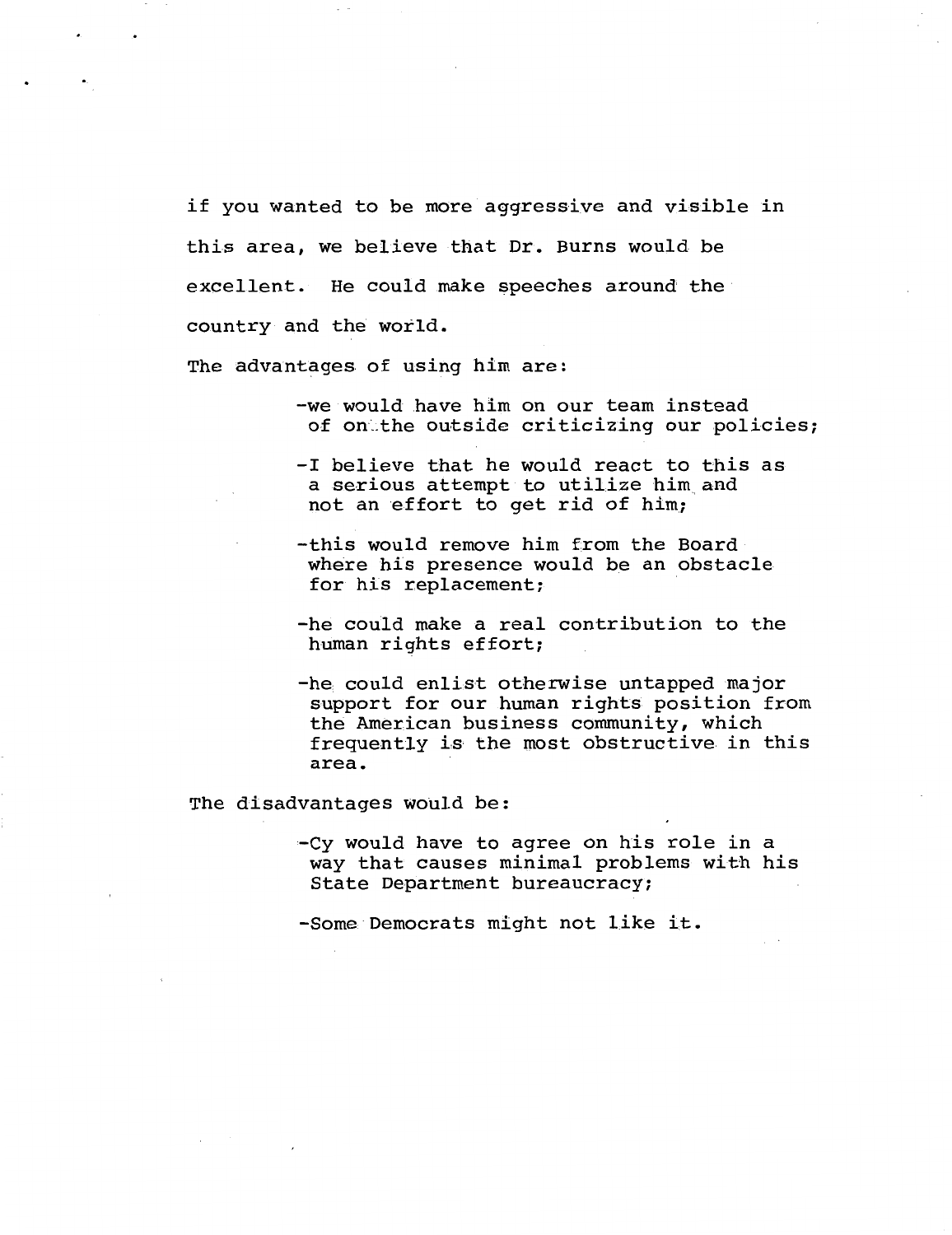We would think that we could develop a modest work program that takes into account Dr. Burns' age and personality and that he could be used very effectively.

We are developing some information on Dr. Burns' activities in the human rights area. His concern here has been great.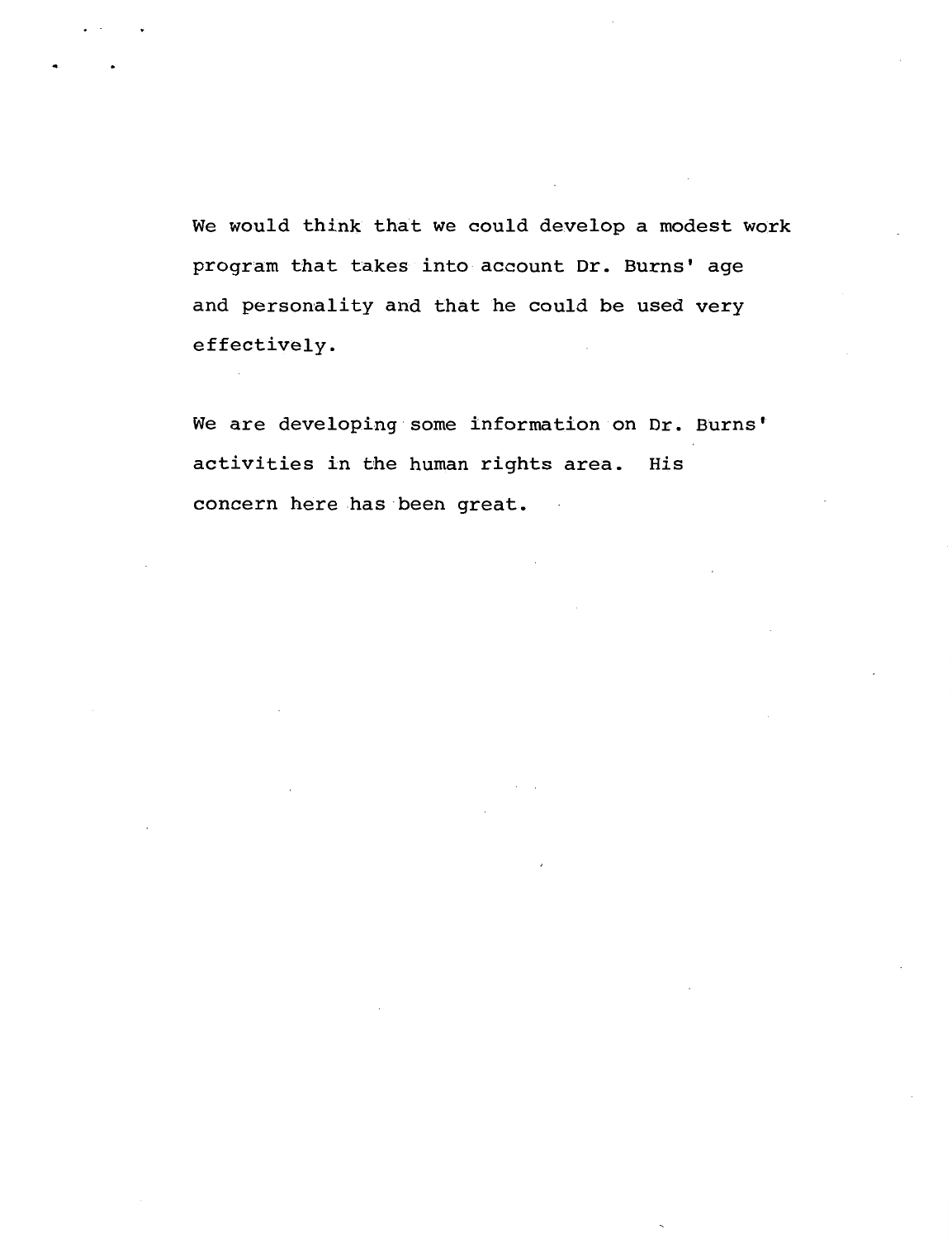### **THE WHITE HOUSE**

WASHINGTON.

December 15, 1977

MEMORANDUM FOR THE PRESIDENT  $\mathcal{Q}4\mathcal{L}$ 

----

FROM:

-'

<sup>1</sup>.:.

I··.··. ·.:!

 $\cdot$  i

Bob Lipshutz  $u$ <br>Hamilton Jordan  $\mathcal{H}_\mathcal{I}$ 

SUCJECT:

Dr. Arthur Burns, Supplementing Earlier Memorandum of this Date

At various times and in a number of ways Arthur Burns has, during the past years, expressed his great interest in human rights and his concern about the preservation of human rights in this country and elsewhere. As an immigrant himself, who knew of hardships afflicting human beings elsewhere, he has always been troubled by man's inhumanity to man and has been willing to say so clearly and forthrightly. Because he is, however, known and acclaimed as an economist, his public addresses have dealt with economics rather than human rights, and only rarely has he spoken in public about his concern with respect to human rights.

For a number of years, Dr. Burns has been a strong supporter of Israel and has made known in unmistakable terms his conviction that unwavering United States support of Israel is in our highest national interest. He has spoken to high officials of our Government expressing his deep interest and commitment. In recent years he has conveyed to the American Jewish community his deep concern as a Jew for the well-being of Israel. Once again, he has not made public pronouncements or speeches on this, but before such groups as the American Jewish Committee and other organizations he has stated his position clearly and forcefully .

> **Electrostatic Copy Made for Preservation Purposes**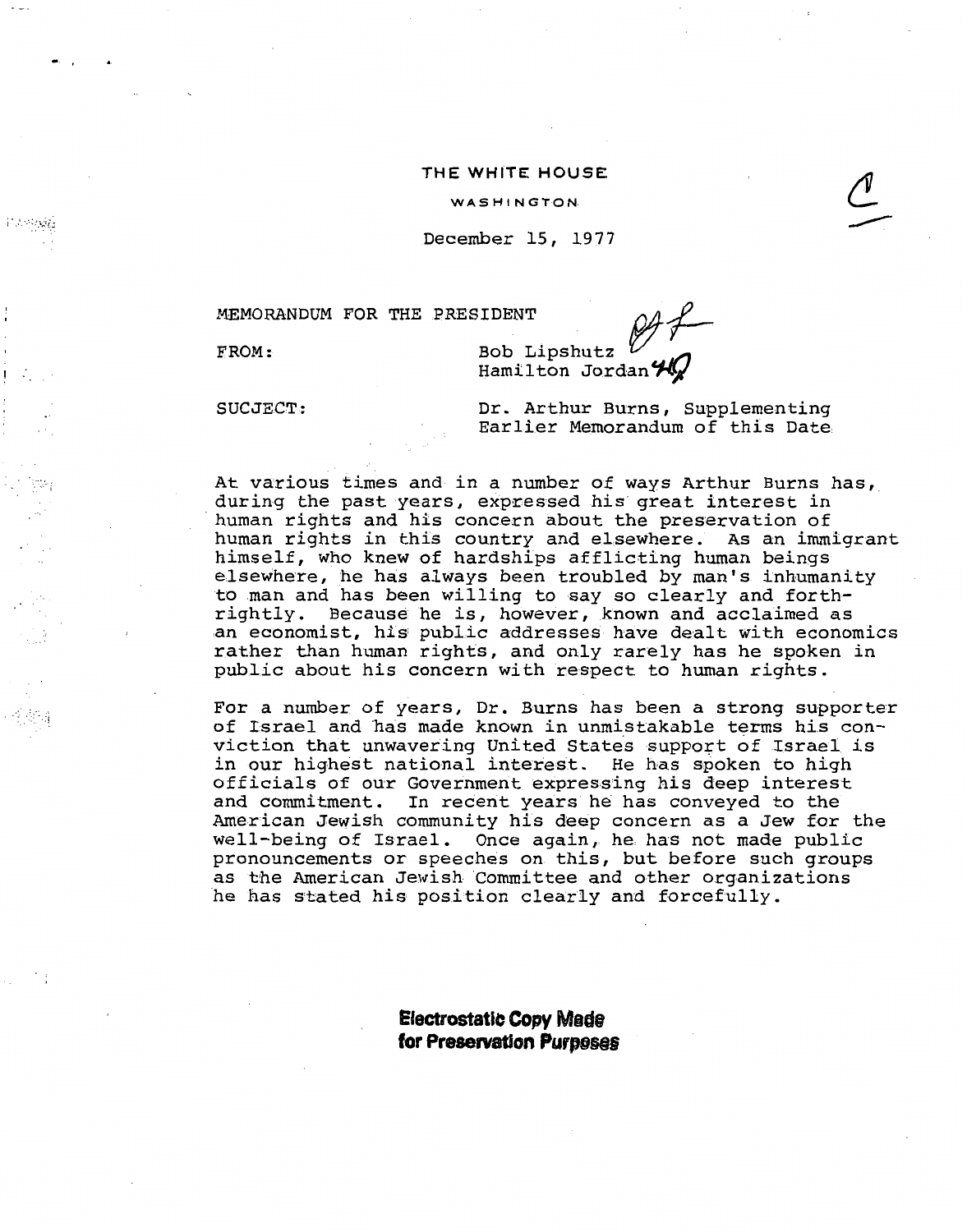THE WHITE HOUSE **WASHINGTON** 

December 16, 1977

Frank Moore

The attached was returned in the President's outbox. It is forwarded to you for your information.

Rick Hutcheson

PHIL SHARP  $RE:$ 

jf.<br>Tr

「遍」「更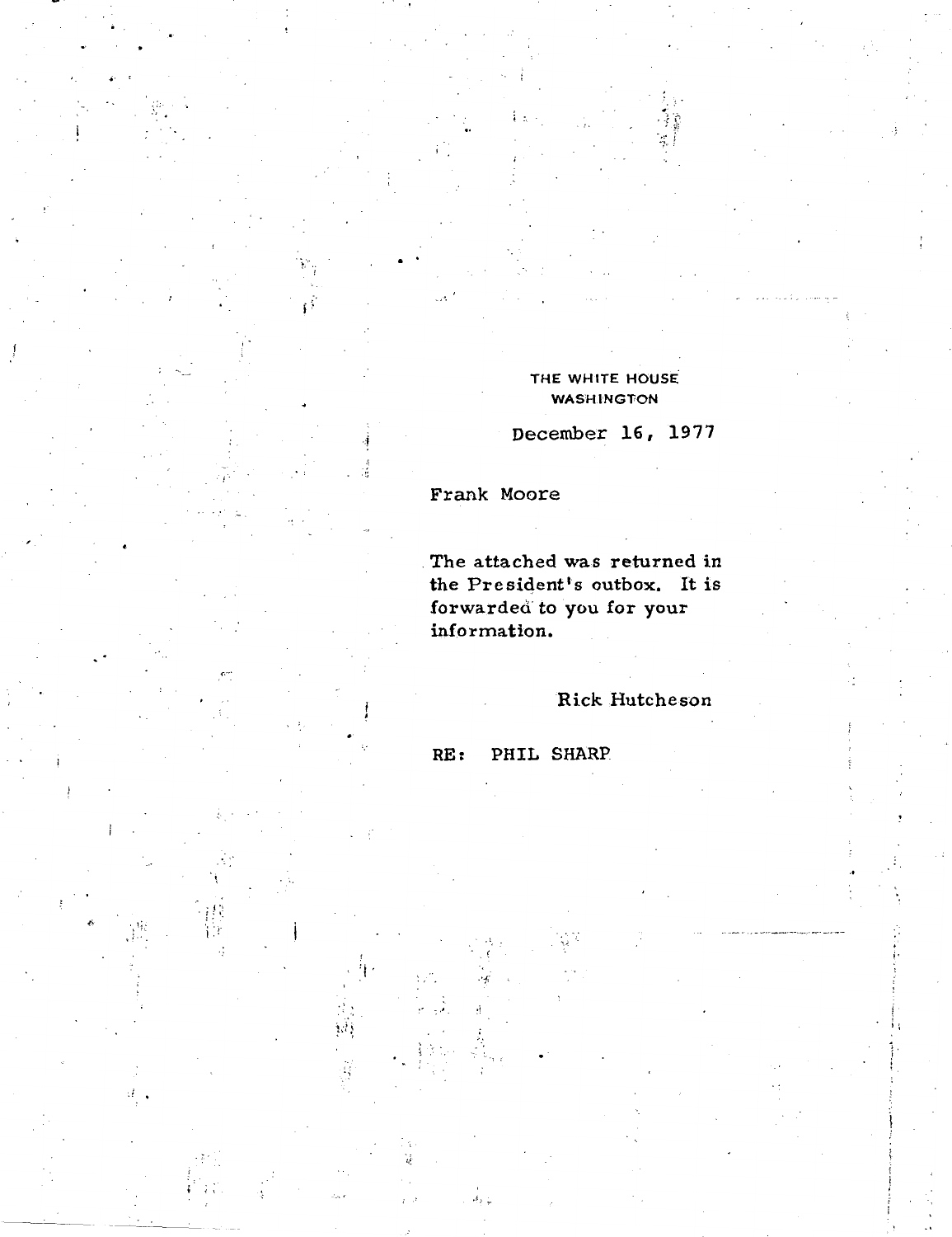THE WHITE HOUSE **WASHINGTON** 

| FOR STAFFING                |
|-----------------------------|
| FOR INFORMATION             |
| FROM PRESIDENT'S OUTBOX     |
| LOG IN/TO PRESIDENT TODAY   |
| <b>IMMEDIATE TURNAROUND</b> |

| <b>CTION</b> | ты               |  |
|--------------|------------------|--|
|              | MONDALE          |  |
|              | <b>COSTANZA</b>  |  |
|              | <b>EIZENSTAT</b> |  |
|              | <b>JORDAN</b>    |  |
|              | <b>LIPSHUTZ</b>  |  |
|              | <b>MOORE</b>     |  |
|              | <b>POWELL</b>    |  |
|              | <b>WATSON</b>    |  |
|              | McINTYRE         |  |
|              | <b>SCHULTZE</b>  |  |

|  | ARAGON            |
|--|-------------------|
|  | <b>BOURNE</b>     |
|  | <b>BRZEZINSKI</b> |
|  | <b>BUTLER</b>     |
|  | CARP              |
|  | H. CARTER         |
|  | CLOUGH            |
|  | <b>FALLOWS</b>    |
|  | FIRST LADY        |
|  | <b>HARDEN</b>     |
|  | HUTCHESON         |
|  | <b>JAGODA</b>     |
|  | GAMMILL           |
|  |                   |

| ENROLLED BILL          |
|------------------------|
| <b>AGENCY REPORT</b>   |
| CAB DECISION           |
| <b>EXECUTIVE ORDER</b> |
| Comments due to        |
| Carp/Huron within      |
| 48 hours; due to       |
| Staff Secretary        |
| next day               |
|                        |

| <u>MITCHELL</u>   |
|-------------------|
|                   |
| PETERSON          |
| PETTIGREW         |
|                   |
|                   |
| SCHLESINGER       |
| <b>SCHNEIDERS</b> |
|                   |
|                   |
|                   |
|                   |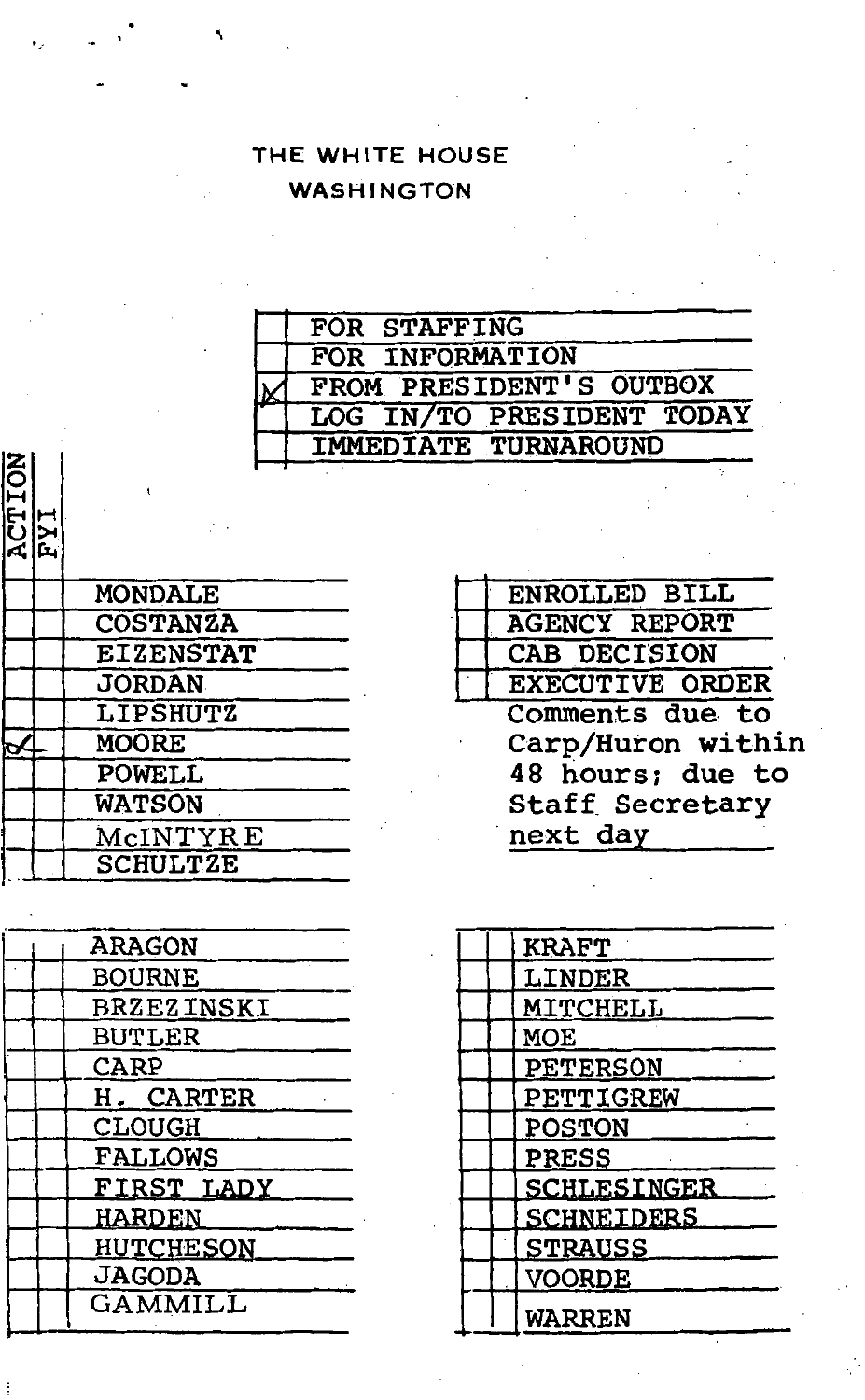### **THE WHITE HOUSE**

WASHINGTON

December 15, 1977

done

MEMORANDUM FOR THE PRESIDENT

FROM:

·- ...

نتري لأح

FRANK MOORE F.M.

The Speaker says that Phil Sharp is extremely upset that he was not invited to last night's meeting of the energy conferees. The Speaker believes that you should call Phil in the next day or so and thank him for his supportive statements and his help on the Committee. (This is, in fact, true. sharp has been our inside man.)

You can say it was a mistake on the part of your staff.

> **Electrostatic Copy Made for Preservation Purposes**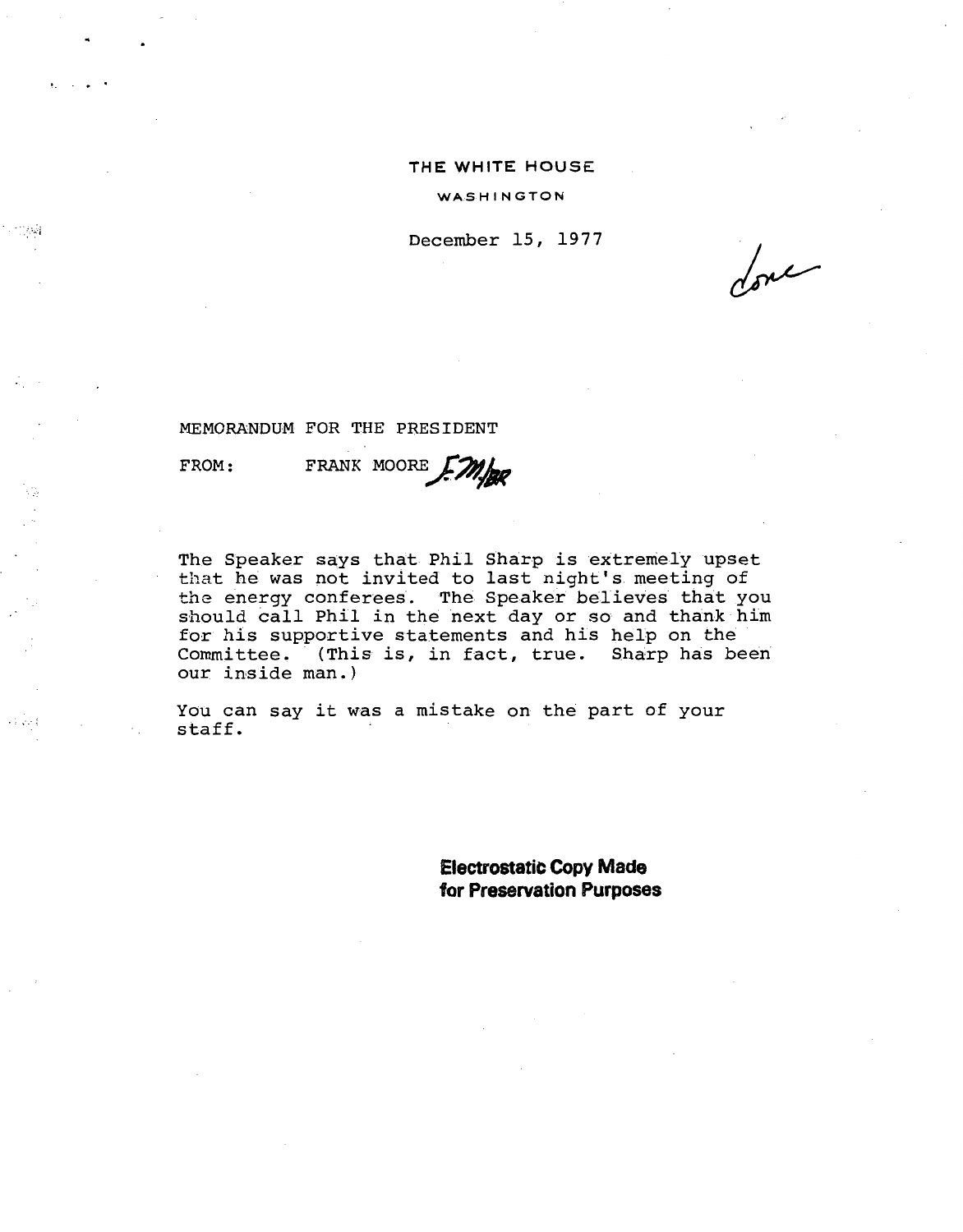**Electrostatic Copy Made for Preservation Purposes** 

THE PRESIDENT HAS SEEN.



I

inspéla

医细胞

THE SECRETARY OF HOUSING AND URBAN DEVELOPMENT WASHINGTON, D. C., 20410



December 15, 1977

MEMORANDUM FOR: The President Attention: Rick Hutcheson, Staff Secretary

SUBJECT: Your connnents on HUD's Weekly Report

You commented on the following three items in the Department's Weekly Report of December 9, 1977:

### 1. Energy Information Packets Available to Homeowners.

You asked for an energy conservation packet as mailed to interest groups, consumer representatives, HUD mortgagees, and others on December 7. A packet is attached and we are pleased to report that preliminary response to the information has been very favorable.

### 2. HUD Explores Energy Conservation Technology.

Our work to upgrade our Minimum Property Standards to reduce air leakage is expected to reduce energy consumption in residential units subject to the new standards by up to 20 percent.

### · 3. Tenants of Troubled Project to Receive Technical Assistance.

You asked why our new experiment at Methunion Manor is not being conducted in other places.

The Methunion Manor experiment is related to work in other cities. This project also is the first of a proposed 5-project experiment in Boston to increase tenant participation in project maintenance and management, as well as in future decisions on disposition of financially troubled projects in which these tenants live. Boston was chosen for this experiment because non-profit research, management, and community groups have indicated their interest in HUD's inventory of troubled projects and have expressed concern about tenants, as well as the impact of the projects on surrounding neighborhoods.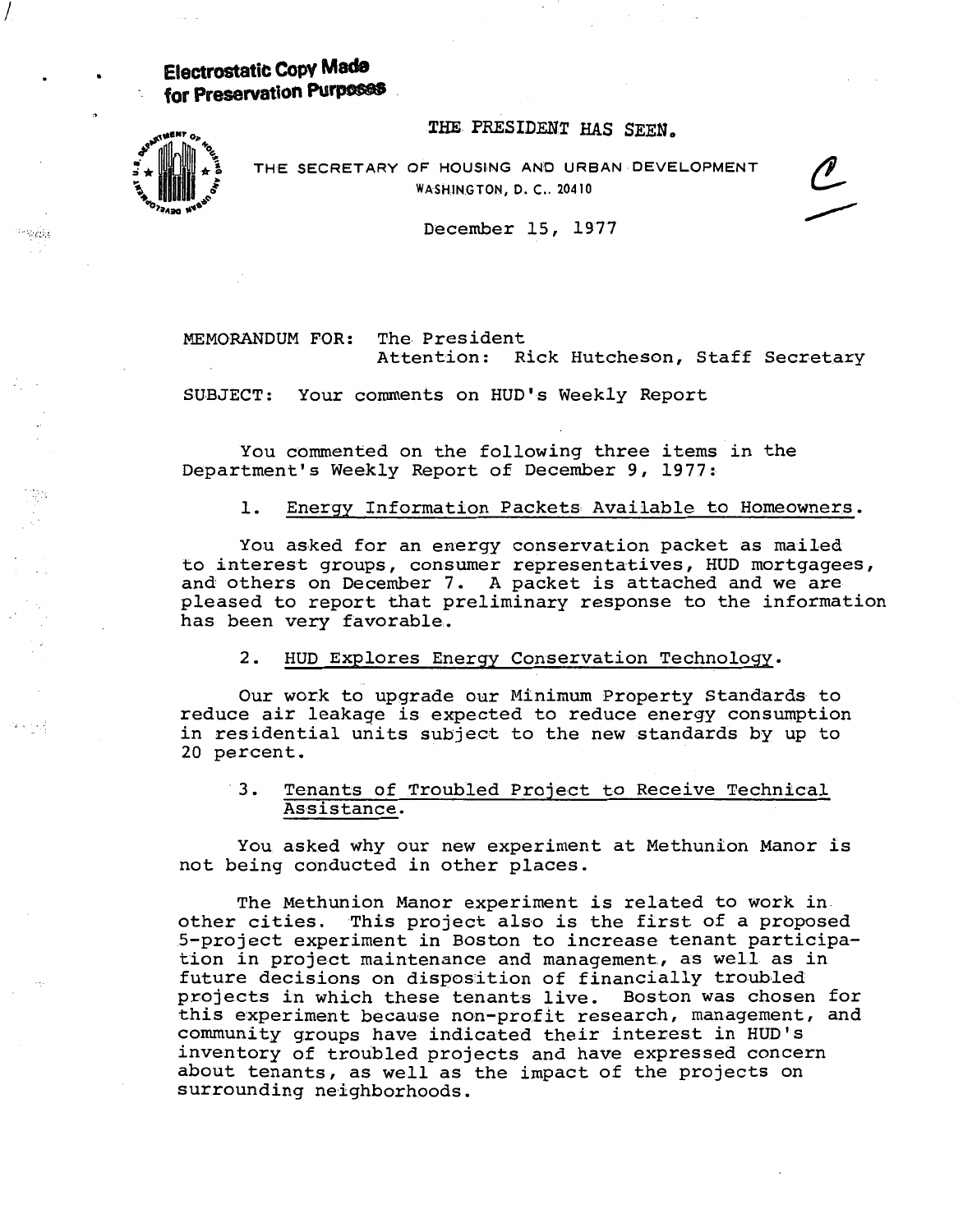We have already begun programs for the training and employment of tenants in two other Boston projects. Preliminary reports show a visible drop in vandalism and increased tenant pride in these projects. If the concept of requiring project managers to help tenants explore and evaluate disposition methods is successful in Boston, it will be used wherever the potential for an effective tenant role exists.

We are now instructing all HUD field offices to employ tenants for maintenance and minimum repair work on HUD-owned<br>projects in other cities to the maximum extent possible. In projects in other cities to the maximum extent possible. addition, we hope to test this concept as part of a broader experiment to assist troubled projects in other areas of the country.

A related repair concept also is part of an \$8 million youth training and urban revitalization demonstration to be conducted by HUD and Department of Labor during 1978. Youth trainees will learn maintenance and repair skills and will apply them in restoration work on HUD-owned properties in their neighborhoods. At least eight cities will be selected to participate in the experiment, including Boston, Newark, Chicago, St. Louis, Los Angeles, and the South Bronx area of New York City. All have large inventories of HUD-owned multifamily projects needing repairs.

Patricia Roberts Harris

Attachment

 $\cdot$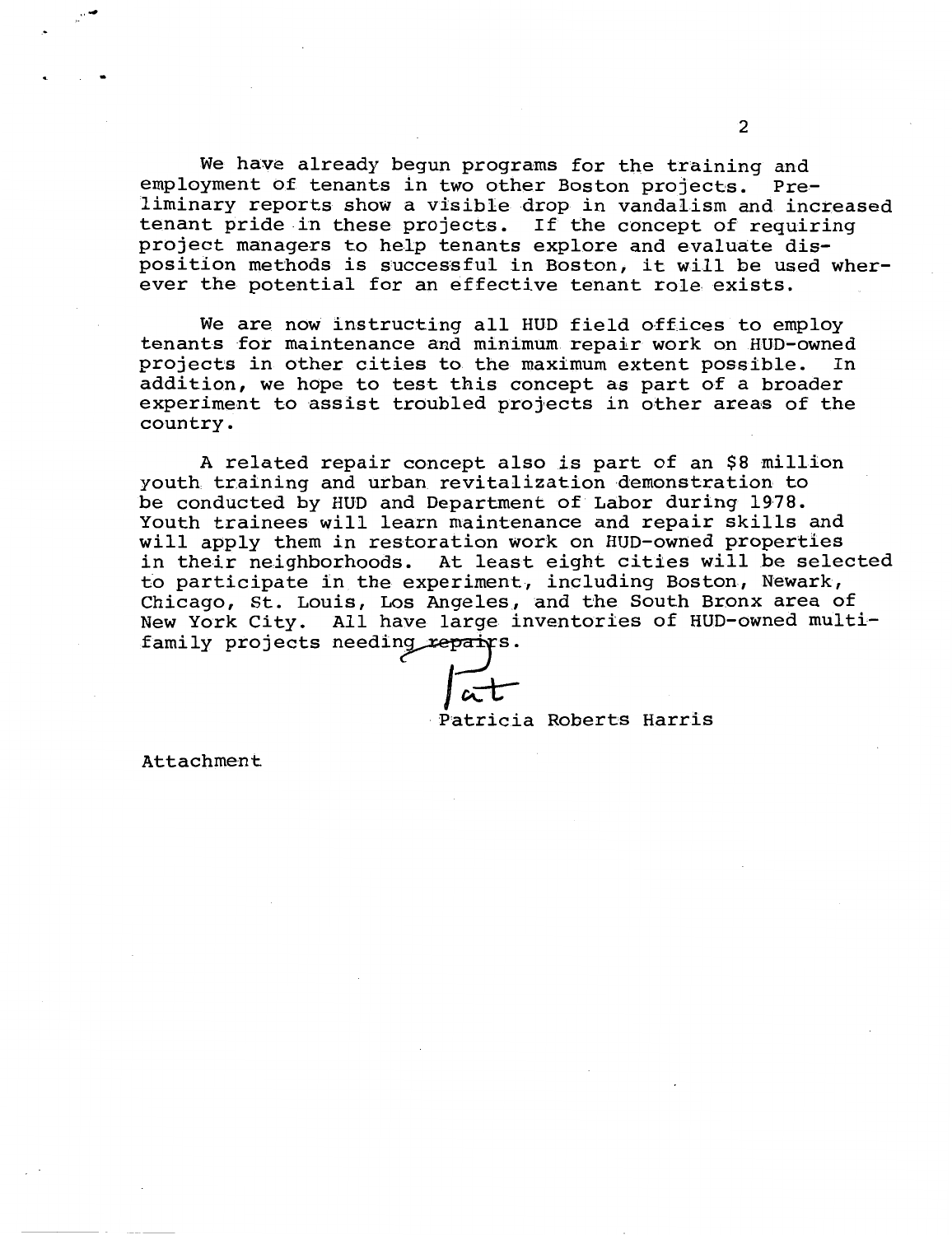### THE PRESIDENT'S SCHEDULE

Saturday- December 17, 1977

# NORTH CAROLINA·

4:15 Return to the White House.

6:00 Reception for u.s. Secret Service Agents and Families - The State Floor.

7:00 Meeting with His Excellency Menahem Begin,<br>Prime Minister of Israel. (Dr. Zbigniew Prime Minister of Israel. Brzezinski) - The Cabinet Room.

-··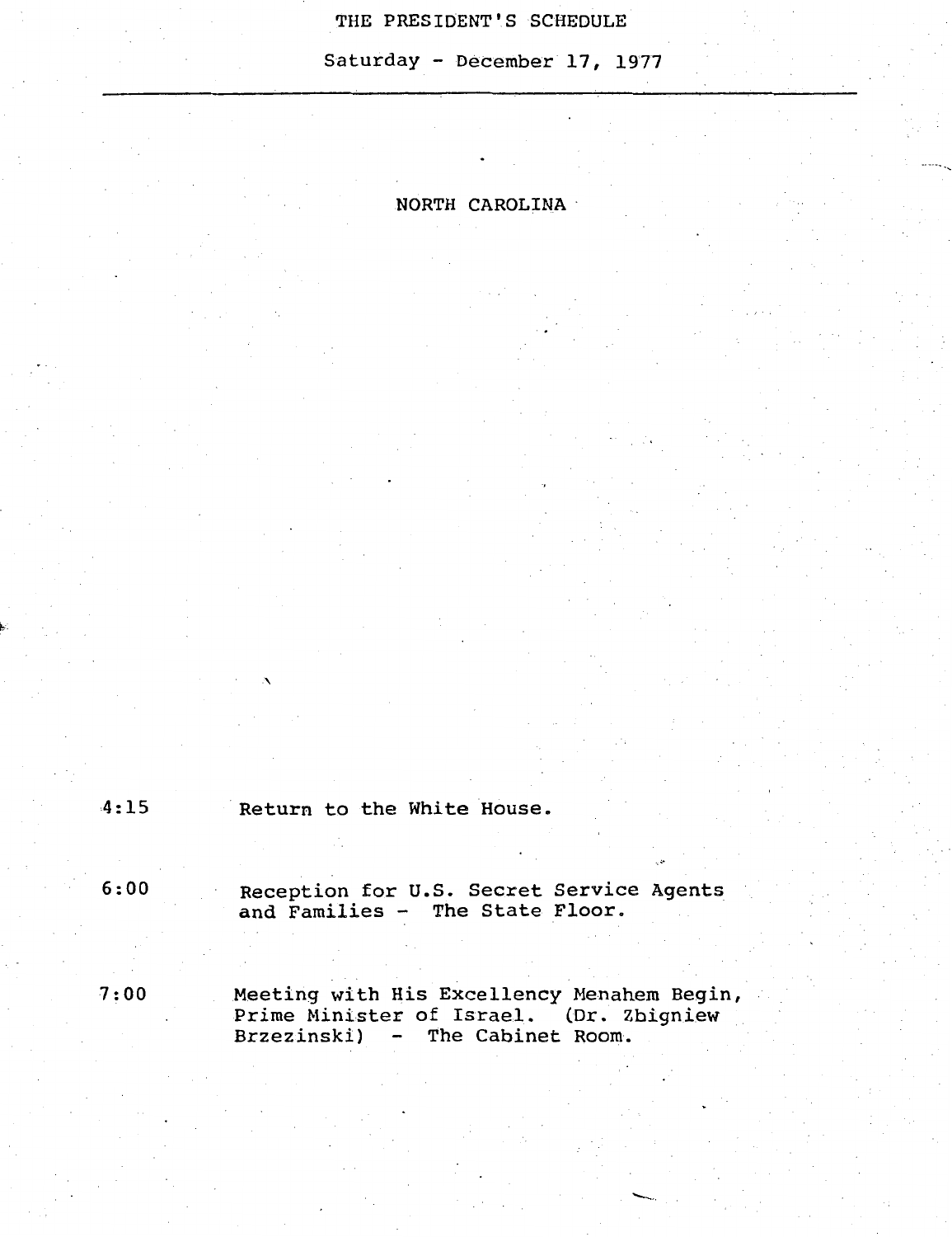# THE PRESIDENT'S SCHEDULE

Sunday - December 18, 1977

9:50 Depart South Grounds via Motorcade·en route The First Baptist Church.

10:00 Sunday School.

11:00 Morning Worship Service.

| 6:00 | Amy Carter's Violin Concert - The East Room<br>and the State Dining Room.                     |
|------|-----------------------------------------------------------------------------------------------|
|      |                                                                                               |
| 7:15 | Depart South Grounds via Motorcade en route<br>Residence of Vice President and Mrs. Walter F. |
|      | Mondale.                                                                                      |
| 7:30 | Dinner - Briefing by Dr. Carl Sagan.                                                          |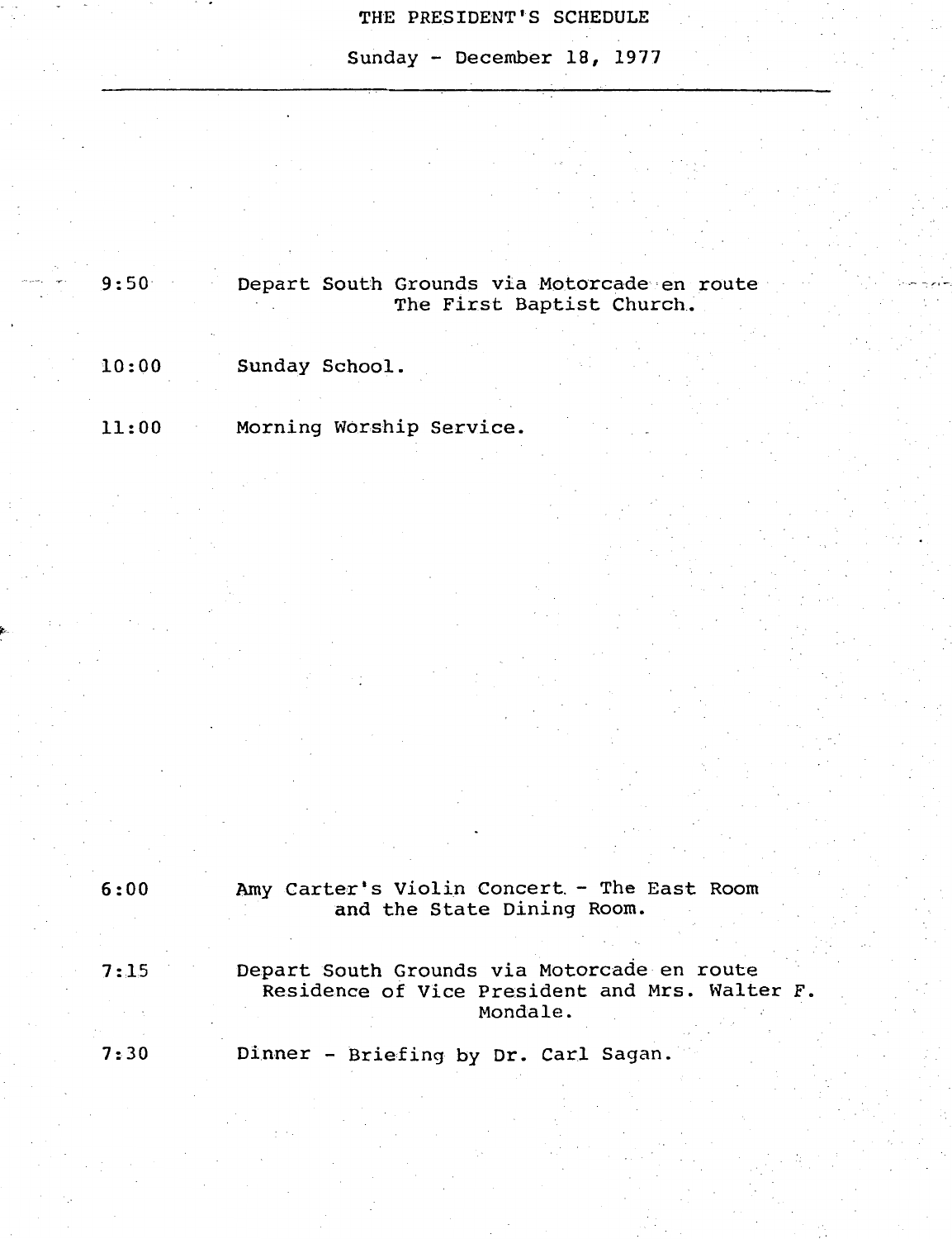**ElectrOStatic CoPY Made**  for Preservation Purposes

### THE PRESIDENT HAS SEEN.

### **THE WHITE HOUSE**

WASHINGTON

December 16, 1977

MEMORANDUM FOR THE PRESIDENT

 $\sim 25.6$ 

수정일

FROM: HUGH CARTE

SUBJECT: Weekly Mail Report (Per Your Request)

Below are statistics on Presidential and First Family:

| INCOMING           | WEEK ENDING 12/9                           | WEEK ENDING 12/16 |
|--------------------|--------------------------------------------|-------------------|
| Presidential       | 28,600                                     | 24,945            |
| First Lady         | 5,110                                      | 8,920             |
| Amy                | 880                                        | 1,170             |
| Other First Family | 80                                         | 105               |
| <b>TOTAL</b>       | 34,670                                     | 35,140            |
| <b>BACKLOG</b>     |                                            |                   |
| Presidential       | 2,385                                      | 5,265             |
| First Lady         | 1,315                                      | 1,765             |
| Amy                | 0                                          | 0                 |
| Other              | 0                                          | 0                 |
| TOTAL              | 3,700                                      | $7,030*$          |
|                    | DISTRIBUTION OF PRESIDENTIAL MAIL ANALYZED |                   |
| Agency Referrals   | 40%                                        | $31$ %            |
| WH Correspondence  | 24%                                        | 30%               |
| Direct File        | 19%                                        | 23%               |
| White House Staff  | 48                                         | 5 <sup>°</sup>    |
| Other              | 13%                                        | 11%               |
| <b>TOTAL</b>       | 100%                                       | 100%              |
| NOT INCLUDED ABOVE |                                            |                   |
| Form Letters       |                                            |                   |
| and Post Cards     | 3,490                                      | 2,700             |
| Mail Addressed to  |                                            |                   |
| WH Staff           | 15, 123                                    | 15,385            |

\*Last week's backlog of 3,700 letters was exceptionally low. This week's backlog of 7,030 letters includes a normal backlog of 5,000 for the Correspondence Section; however, the backlog in staff offices has almost doubled.

cc: Senior Staff  $\overline{\phantom{a}}$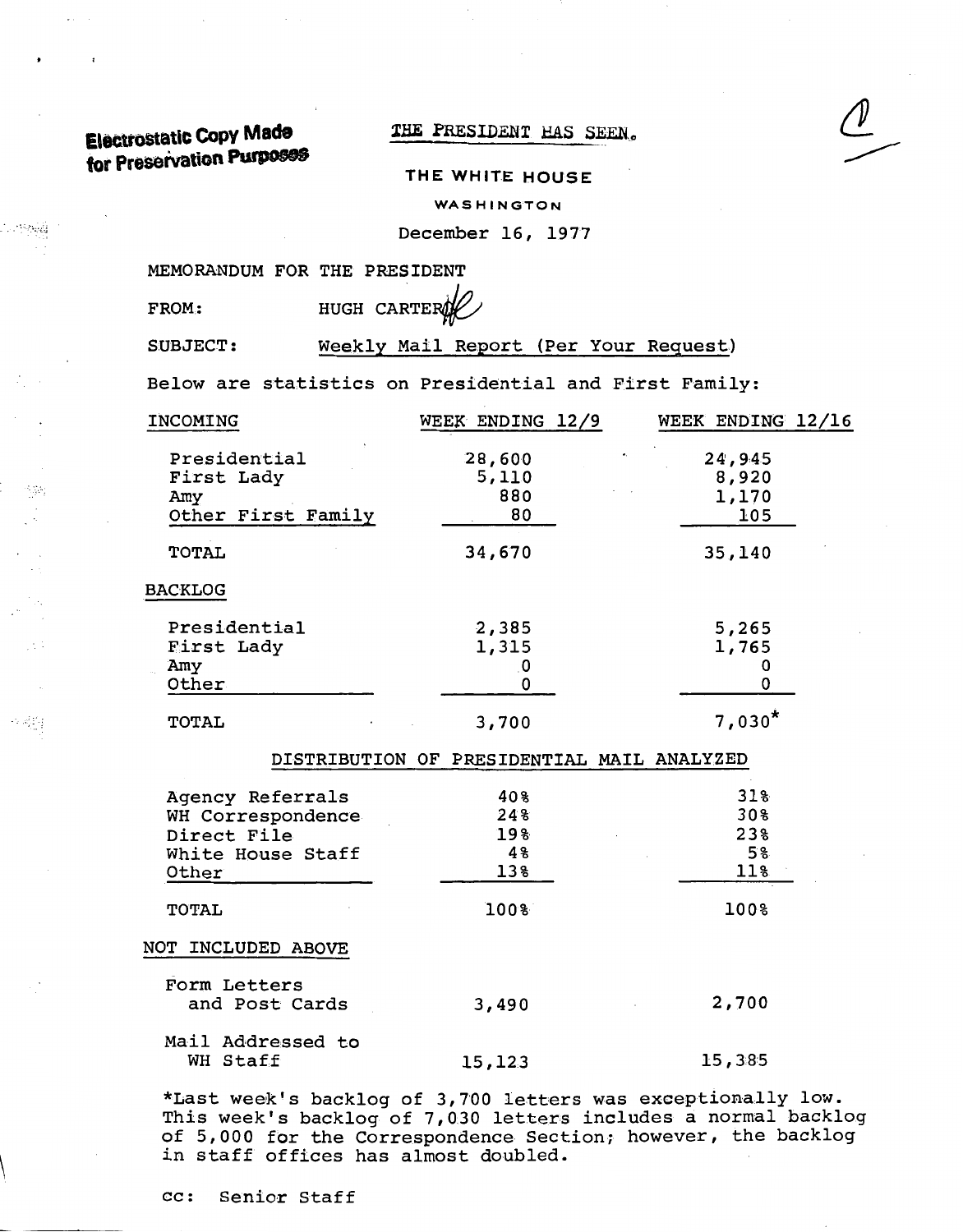# MAJOR ISSUES IN CURRENT PRESIDENTIAL ADULT MAIL Week Ending 12/16/77

| <b>ISSUES</b>                                                                                | PRO  | CON            | <b>COMMENT</b><br><b>ONLY</b> | NUMBER OF<br><b>LETTERS</b> |
|----------------------------------------------------------------------------------------------|------|----------------|-------------------------------|-----------------------------|
| Support for U.S. Aid to<br>Alleviate World Hunger                                            | 998  | $\mathbf 0$    | $1\%$                         | 703                         |
| Support for Tuition Relief Tax<br>Credit S.834, H.R.3403                                     | 998  | 1 <sub>8</sub> | $\mathbf 0$                   | 519                         |
| Support for Returning the Crown<br>of St. Stephen to Hungary                                 | 9%   | 91%            | $\mathbf 0$                   | 406                         |
| Support for the E.R.A. and<br>the I.W.Y. Conference                                          | 8%   | 91%            | 1 <sup>8</sup>                | 352                         |
| Support for Increased Federal<br>Funding of Vocational Education<br>Programs                 | 98%  | 2 <sup>8</sup> | $\mathbf 0$                   | 332                         |
| Support for Tougher Restrictions<br>on Steel Imports                                         | 938  | 6%             | $1\,$                         | 325                         |
| Support for Increased Funding<br>of the National Endowment<br>for the Arts (1)               | 100% | 0              | $\mathbf 0$                   | 319                         |
| Support for National Health Care<br>Kennedy-Corman Bill, S.3,<br>H.R.21                      | 96%  | 48             | $\mathbf 0$                   | 278                         |
| Support for Panama Canal Treaties                                                            | 5%   | 948            | $1\%$                         | 227                         |
| Support for Palestine Liberation<br>Organization Representation<br>at Peace Talks            | 6%   | 94%            | $\bf{0}$                      | 182                         |
| Support for H.E.W.'s Proposed<br>National Guidelines for<br>Hospitals                        | 13%  | 87%            | $\mathbf 0$                   | 133                         |
| Support for Administration's<br>Energy Act, Including Continued<br>Regulation of Natural Gas | 22%  | 56%            | 22%                           | 124                         |

TOTAL

3,900

 $\sqrt{2}$ •' *,\_: \_\_*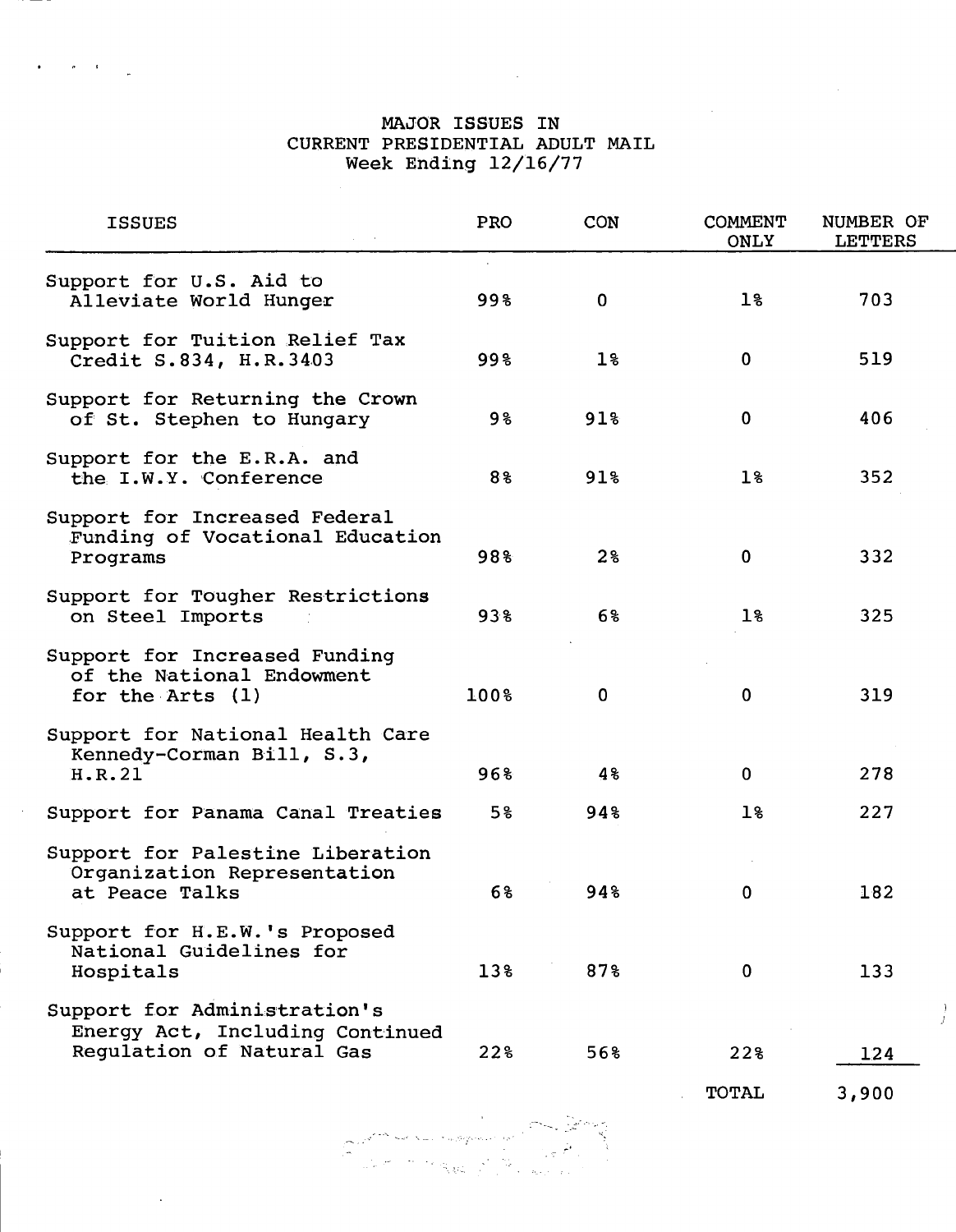### **THE WHITE HOUSE**

### WASHINGTON

December 16, 1977

MEMORANDUM FOR THE PRESIDENT

 $\sim 10^{-10}$  M

FROM: HUGH CARTER

Tally of calls received by the Comment Office during the period 12/9/77 through 12/16/77:

| <b>CURRENT ISSUES</b>                                                                               | PRO  | CON  | TOTAL                 |              |
|-----------------------------------------------------------------------------------------------------|------|------|-----------------------|--------------|
| Independent Truckers<br>Re: H.R. 2443                                                               | 100% |      | 1,100                 |              |
| Panama Canal Treaties                                                                               | 100% |      | 7                     |              |
| Farming Issues:<br>1. 100% Parity<br>2. Press Conference Statement:<br>Emphasis on Weather's Effect | 100% |      | 601                   |              |
| on Farm Production<br>3. Farmers on Strike                                                          | 100% | 100% | 380<br>374            |              |
| President's Position re:<br>Crown of St. Stephen                                                    | 26%  | 74%  | 532                   |              |
| Social Workers re: Social Security<br>Money instead of Food Stamps                                  |      | 100% | 204                   |              |
| B-1 Bomber                                                                                          | 100% |      | 123                   |              |
| Unclassified                                                                                        |      |      | 163                   | 3,484        |
| AGENCY REFERRALS                                                                                    |      |      |                       |              |
| Social Security<br>Veterans Administration<br>Defense Department<br>Other Agency Matters            |      |      | 83<br>41<br>39<br>166 | 329          |
| MISCELLANEOUS                                                                                       |      |      |                       |              |
| Non-Substantive<br>Support<br>White House Requests                                                  |      |      | 69<br>509<br>105      |              |
| <b>GRAND TOTAL</b>                                                                                  |      |      |                       | 683<br>4,496 |